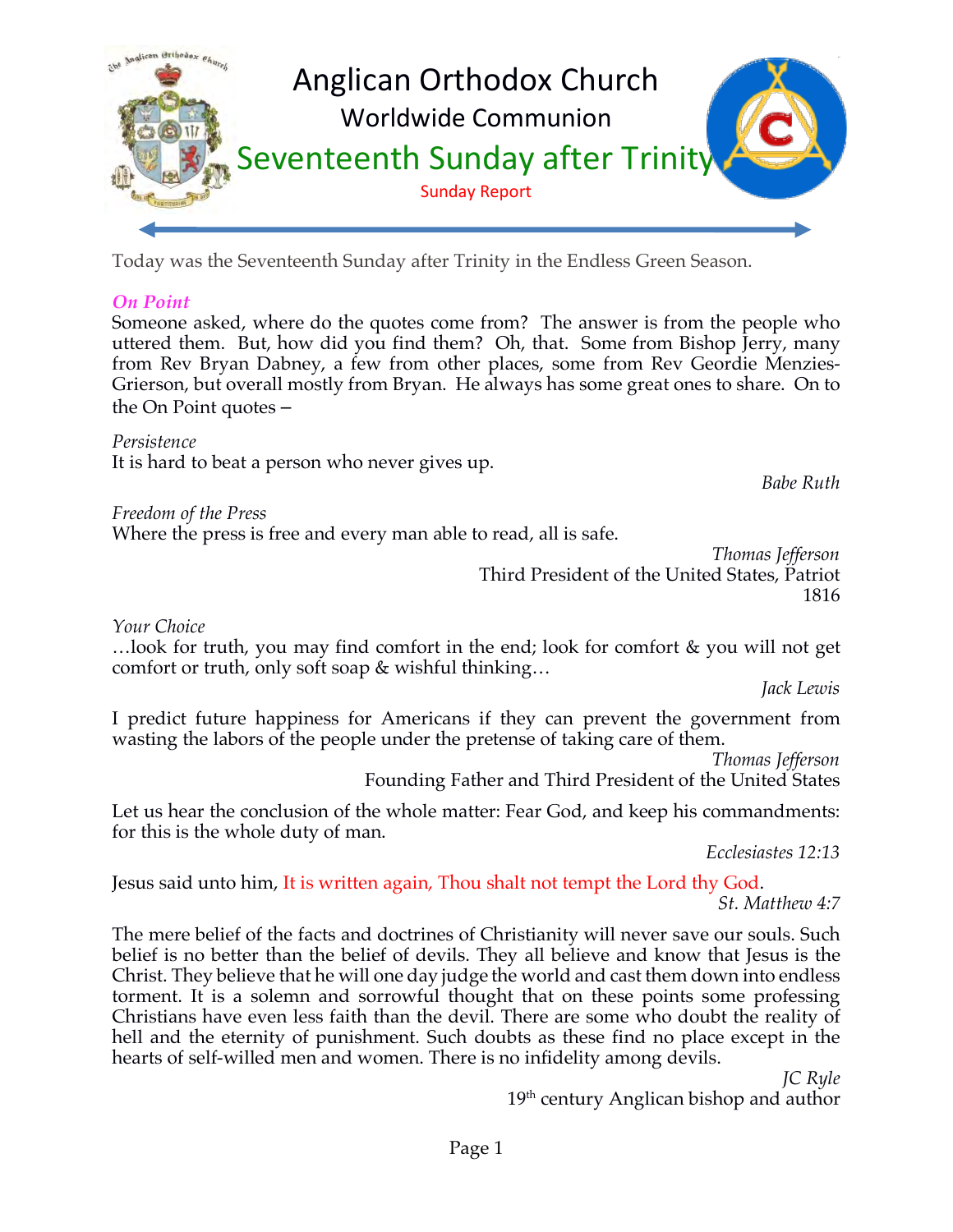I have wondered at times about what the Ten Commandments would have looked like if Moses had run them through the U.S. Congress.

> *Ronald Wilson Reagan* 20<sup>th</sup> century American president

It has been customary for Princes, with a view to hold their dominions more securely, to build fortresses... Fortresses... are useful or no, according to circumstances... [Nevertheless] on the whole, the best fortress you can have, is in not being hated by your subjects. If they hate you no fortress will save you; for when once the people take up arms, foreigners are never wanting to assist them.

> *Niccolo Machiavelli* 16thcentury Italian political philosopher and author The Prince, pp. 1154-155

#### *Propers*

Each Sunday there are Propers: special prayers and readings from the Bible. There is a Collect for the Day; that is a single thought prayer, most written either before the refounding of the Church of England in the 1540s or written by Bishop Thomas Cranmer, the first Archbishop of Canterbury after the re-founding.

The Collect for the Day is to be read on Sunday and during Morning and Evening Prayer until the next Sunday. The Epistle is normally a reading from one of the various Epistles, or letters, in the New Testament. The Gospel is a reading from one of the Holy Gospels, Matthew, Mark, Luke and John. The Collect is said by the minister as a prayer, the Epistle can be read by either a designated reader (as we do in our church) or by one of the ministers and the Holy Gospel, which during the service in our church is read by an ordained minister.

The propers are the same each year, except if a Red Letter Feast, that is one with propers in the prayerbook, falls on a Sunday, then those propers are to be read instead, except in a White Season, where it is put off. Red Letter Feasts, so called because in the Altar Prayerbooks the titles are in red, are special days. Most of the Red Letter Feasts are dedicated to early saints instrumental in the development of the church, others to special events. Some days are particularly special and the Collect for that day is to be used for an octave (eight days) or an entire season, like Advent or Lent.

The Propers for today are found on Page 214-215, with the Collect first:

### The Seventeenth Sunday after Trinity.

*The Collect.*

**ORD,** we pray thee that thy grace may always prevent<sup>1</sup> and follow us, and make us **L** CRD, we pray thee that thy grace may always prevent<sup>1</sup> and follow us, and may continually to be given to all good works; through Jesus Christ our Lord. *Amen*.

The Epistle for today came from the letter of Saint Paul to the Ephesians beginning at the First Verse of the Fourth Chapter. Once again, Paul calls us to a new life, different from our old life. A life in which we act in a manner worthy of the better life to which we have been called by Christ and for which He gave His life. Paul, of all people, knows the

<sup>1</sup> Prevent is a word that has many uses, and at least one has fallen out of general usage as time has gone on. This is one of them. In this case the word prevent means *to go before*. Before you object to archaic words, consider this is a current word, it just has a use you may not have been aware of and now you are! What a bonus for this week!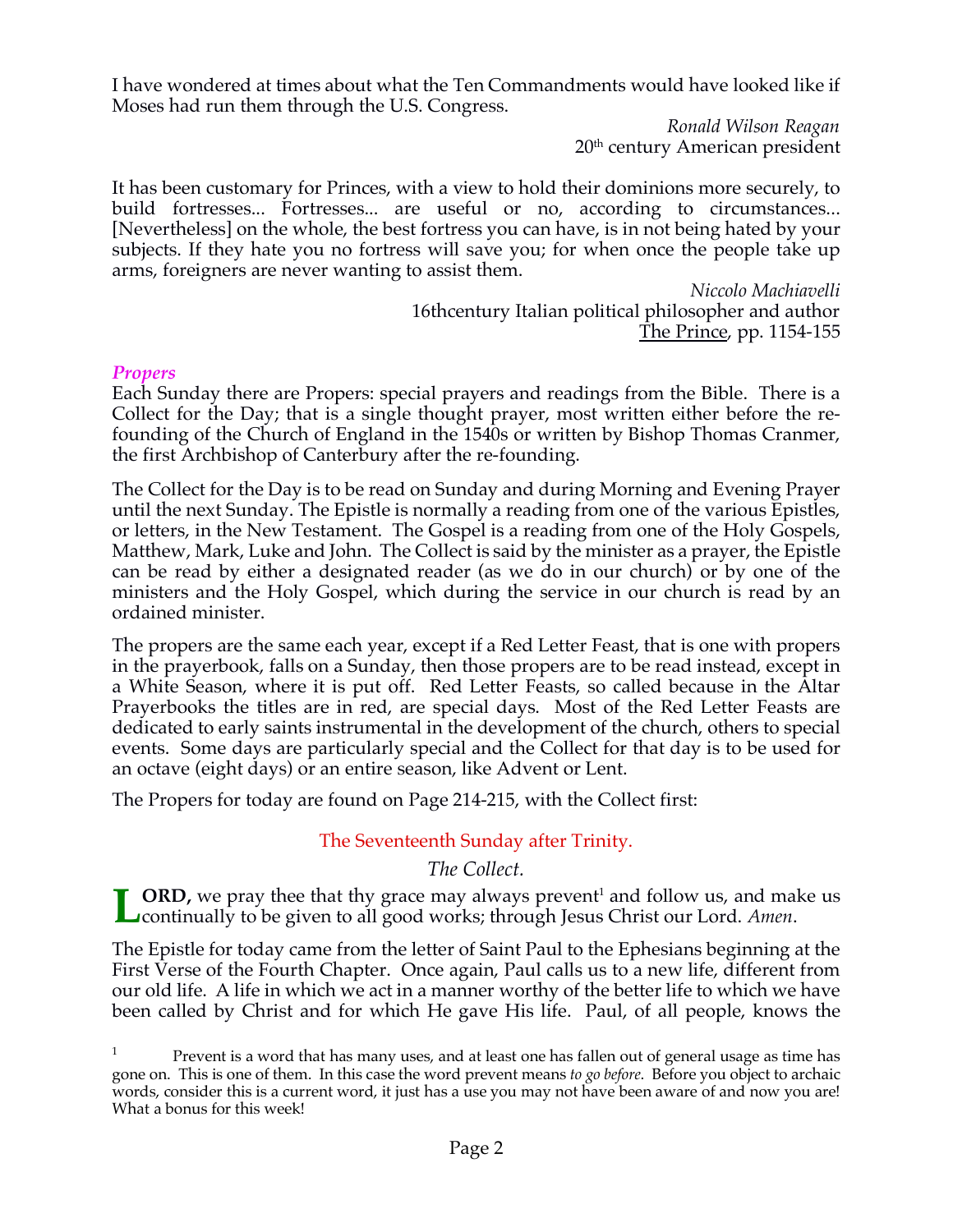importance of setting aside your old life, as Saul did, so that as Paul he asks us to put God first in our lives, to put ourselves last. He reminds us, "There is one body, and one Spirit, even as ye are called in one hope of your calling; one Lord, one faith, one baptism, one God and Father of all, who is above all, and through all, and in you all." The key to a successful life is to put the important things at the top of your To  $\underline{Do}$  List. And, notice it is a To Do List, not a To Think About or To Wait a While List. What is more important than God?

**THEREFORE**, the prisoner of the Lord, beseech you that ye walk worthy of the **THEREFORE**, the prisoner of the Lord, beseech you that ye walk worthy of the vocation wherewith ye are called, with all lowliness and meekness, with long-suffering,  $\epsilon$ for-bearing one another in love; endeavouring to keep the unity of the Spirit in the bond of peace. There is one body, and one Spirit, even as ye are called in one hope of your calling; one Lord, one faith, one baptism, one God and Father of all, who is above all, and through all, and in you all<sup>2</sup>.

Today's Holy Gospel came from the Gospel of Saint Luke, the Fourteenth Chapter, beginning at the First Verse. The Gospel starts out reminding us the Law was designed to be flexible. The goal is to do God's will, not to "follow the letter of the law" as the Pharisees were so keen on. They brought before Him a man in need of healing as they sat to eat on the Sabbath Day. They watched to see what He would do. Putting the monkey on their back, He asked, "Is it lawful to heal on the Sabbath Day?" Wishing to be in a position to criticize rather than answer, "they held their peace." He healed the man, then asked them, "Which of you shall have an ass or an ox fallen into a pit, and will not straightway pull him out on the Sabbath Day?" They would not respond; for the answer was obvious.

Then "He put forth a parable to those" who had been invited to dine with him, after He had seen them joust for the seats of honor. "When thou art bidden of any man to a wedding, sit not down in the highest seat; lest a more honourable man than thou be bidden of him; and he that bade thee and him come and say to thee, Give this man place; and thou begin with shame to take the lowest place. But when thou art bidden, go and sit down in the lowest place; that when he that bade thee cometh, he may say unto thee, Friend, go up higher: then shalt thou have worship in the presence of them that sit at meat with thee. For whosoever exalteth himself shall be abased; and he that humbleth himself shall be exalted." Do we put God first and let others raise us up, or do we put ourselves first and let others put us down?

**T** came came to pass, as Jesus went into the house of one of the chief Pharisees to eat IT came came to pass, as Jesus went into the house of one of the chief Pharisees to eat<br>bread on the sabbath day, that they watched him. And, behold, there was a certain man before him which had the dropsy. And Jesus answering spake unto the lawyers and Pharisees, saying, Is it lawful to heal on the sabbath day? And they held their peace. And he took him, and healed him, and let him go; and answered them, saying, Which of you shall have an ass or an ox fallen into a pit, and will not straightway pull him out on the sabbath day? And they could not answer him again to these things. And he put forth a parable to those which were bidden, when he marked how they chose out the chief seats; saying unto them, When thou art bidden of any man to a wedding, sit not down in the highest seat; lest a more honourable man than thou be bidden of him; and he that bade thee and him come and say to thee, Give this man place; and thou begin with shame to take the lowest place. But when thou art bidden, go and sit down in the lowest place; that when he that bade thee cometh, he may say unto thee, Friend, go up higher: then shalt

- 
- <sup>2</sup> "you all", normally pronounced "ya'll", is clear proof Paul was from the South.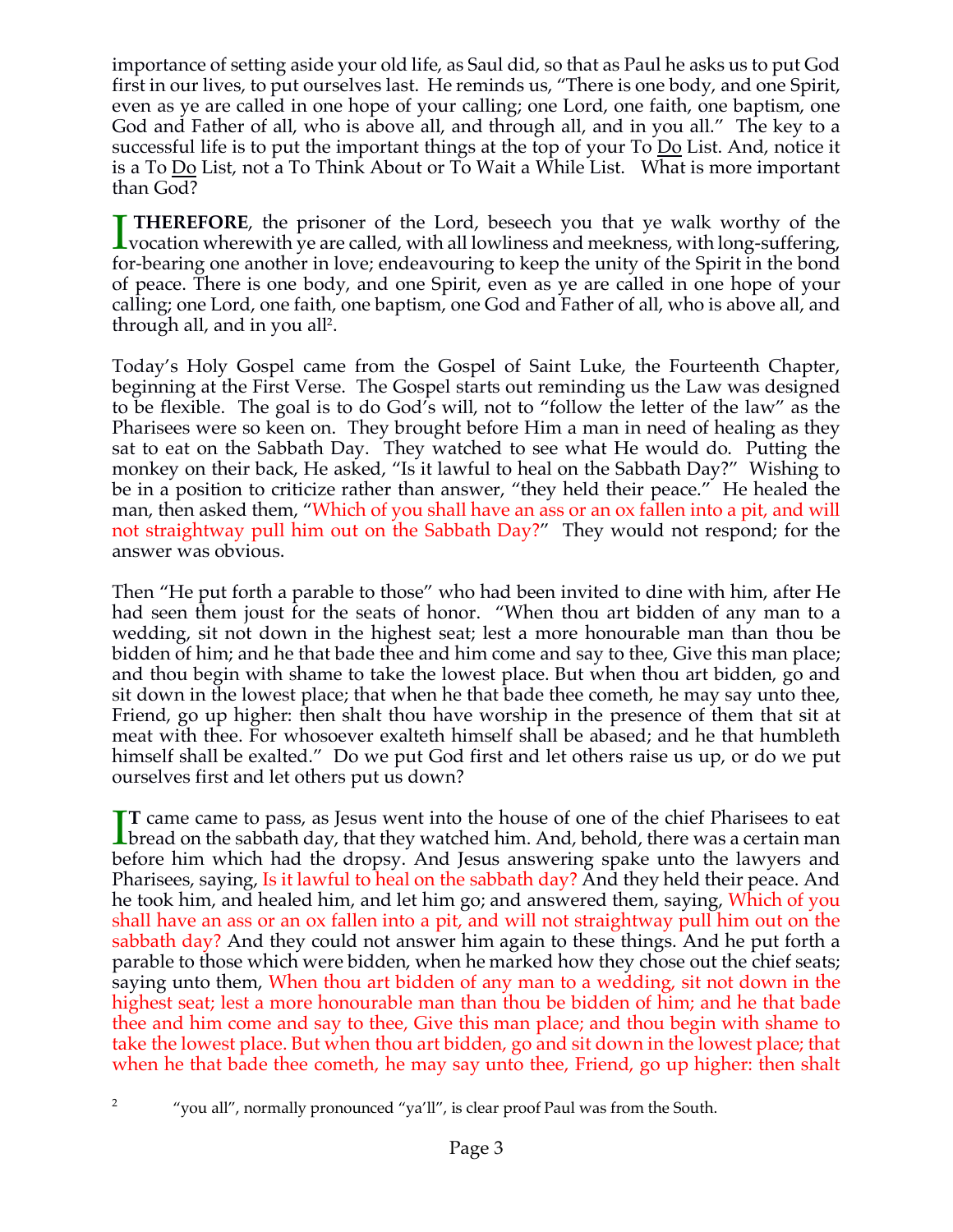thou have worship in the presence of them that sit at meat with thee. For whosoever exalteth himself shall be abased; and he that humbleth himself shall be exalted.

### *Bishop Ogles' Sermon*

We are oft fortunate to get copies of Bishop Jerry's sermon notes. Today is one of those

Sundays. Today's sermon starts off with the collect, and like always, it will give you a lot to consider in your heart.

### **Sermon Notes**

Seventeenth Sunday after Trinity Saint Andrew's Anglican Orthodox Church 8 October 2017, Anno Domini

# The Seventeenth Sunday after Trinity.

*The Collect.*

**ORD**, we pray thee that thy grace may always prevent<sup>3</sup> and follow us, and make us continually to be given to all good works; through Jesus Christ our Lord. *Amen*. **L**



**EAR** *ye, and give ear; be not proud: for the Lord hath spoken. <sup>16</sup> Give glory to the Lord your*  **HEAR** *ye, and give ear; be not proud: for the Lord hath spoken. 16 Give glory to the Lord your God, before he cause darkness, and before your feet stumble upon the dark mountains, and, while ye look for light, he turn it into the shadow of death, and make it gross darkness. <sup>17</sup> But if ye will not hear it, my soul shall weep in secret places for your pride; and mine eye shall weep sore, and run down with tears, because the Lord's flock is carried away captive. <sup>18</sup> Say unto the king and to the queen, Humble yourselves, sit down: for your principalities shall come down, even the crown of your glory. <sup>19</sup> The cities of the south shall be shut up, and none shall open them: Judah shall be carried away captive all of it, it shall be wholly carried away captive. <sup>20</sup> Lift up your eyes, and behold them that come from the north: where is the flock that was given thee, thy beautiful flock? <sup>21</sup> What wilt thou say when he shall punish thee? for thou hast taught them to be captains, and as chief over thee: shall not sorrows take thee, as a woman in travail*? (Jer 13:15-21)

As we see in Jeremiah above, the grace of the Lord does not always seem inviting and sweet – it is often manifested in hard chastisement. The greater the departure from the Lord's Table, the more severe the chastisement in bring us back to it. The Lord covets the love of His people. When we go from out of His care and loving guidance, His tears are shed in secret places. He knows how purely vain we are in our pride. Our next breath depends upon His preservation; yet, we act as if WE, not Him, are the masters of our fate and the captains of our souls. (What a bloated poem was that of Mr. Henley). Like a child bent over the knee of a loving father, we feel wronged, yet the father weeps more inward tears than we.

Today's Collect reminds me of a fundamental principle of learning – there are others, but this one is applicable to today's Collect. That principle is "*repetition aids retention*". It was one of those laws with which I became intimately familiar and one which I employed to great effect in my career in the training and education of military

<sup>&</sup>lt;sup>3</sup> Prevent is a word that has many uses, and at least one has fallen out of general usage as time has gone on. This is one of them. In this case the word prevent means *to go before*. Before you object to archaic words, consider this is a current word, it just has a use you may not have been aware of and now you are! What a bonus for this week!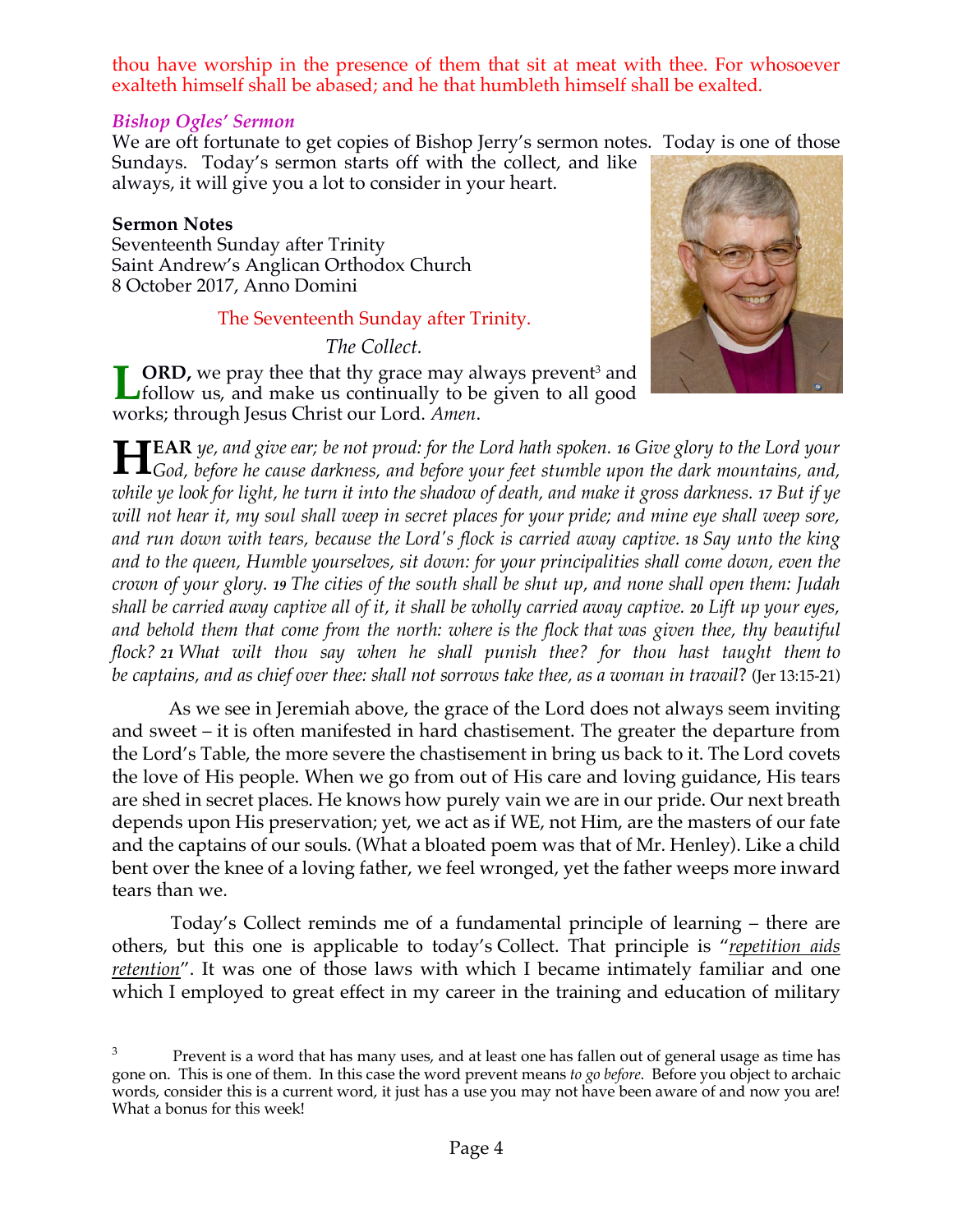aviators. A maneuver often repeated will be remembered easily. A certain rule of meteorology, or of aerodynamics, often repeated and tested, will be retained over the lifetime of the military pilot. The Bible itself is a monument to this principle. We see the same principles of salvation, redemption, sanctification, etc., featured in multi-faceted accounts throughout the Holy Bible, and much to our profit. The same is true of the Collects which are, themselves, based on scriptural truths.

I once read of an event in the ministry of the great Charles Spurgeon in England. Mr. Spurgeon had given the exact SAME sermon four Sundays in a row. Frustrated and a bit indignant, one of the congregants asked him if he was aware that he had given the same sermon four Sundays running. "Yes, I am aware of it," responded Spurgeon. "But why the same sermon four times?" asked the congregant. "That is simple to explain," replied Spurgeon. "When you begin to heed the sermon, I will go on to the next."

*LORD, we pray thee that thy grace may always prevent and follow us* It is a mighty comfort to know that God's grace not only follows in the wake of our service as the people of God, but even PRECEDES (another meaning of prevent) the Elect in his/her daily walk. We do not worry about walking down a darkened path upon which the Lord has set our foot, because we KNOW that He is ever both BEHIND and BEFORE us. He is as the Pillar of Cloud by Day, and Pillar of Fire by Night, to both lead and follow His people in the Wilderness journey of this world. If God places our feet on a path, we must go the distance in faith no matter the utter desolation along the way. I am reminded of a quote by the scientist, Robert Jastrow (an agnostic at best) who ironically wrote in his book, God and the Astronomers*: "For the scientist who has lived by faith in the power of reason, the story ends like a bad dream. He has scaled the mountains of ignorance; he is about to conquer the highest peak; as he pulls himself over the final rock, he is greeted by a band of theologians who have been sitting there for centuries*."

"…..*and make us continually to be given to all good works*." How can we be "*given to good works*?" It must have become a feature of our changed nature at the moment of conversion, and the sanctification that is to follow that conversion. It is the empowering genius of the Holy Spirit. Certainly, our salvation is none of our own doing, but the pure and whole work of grace; yet, the evidence of our salvation is the good works and purity of life that follows the soul's salvation.

Our revered and martyred Archbishop Cranmer translated this Collect from the Sacramentary of Gregory. The Latin word from which he translated the word 'continually' is *uigiter*. This Latin word means "*like an overflowing stream*." The grace granted to us to be called the sons and daughters of God is that same ceaseless grace that enables and directs our paths in righteous living. It is a sanctifying grace that continually refines our souls as the Refiners Fire. It never ceases, never becomes inadequate – but is ALWAYS profuse and wonderful in abundance. Lord, gives us that grace that inspired the early church to stand against a world of ignorance and superstition. Is the world so different today from that of the first century Romans?

An army in the field needs certain provision. It needs, first of all, a logistical train that follows in its path. But even more important: it needs a leader to go before. The Captain of the Corps sets the standard in courage, resourcefulness, perseverance, and conduct. We have the resources of heaven upon which to call for our supply and logistical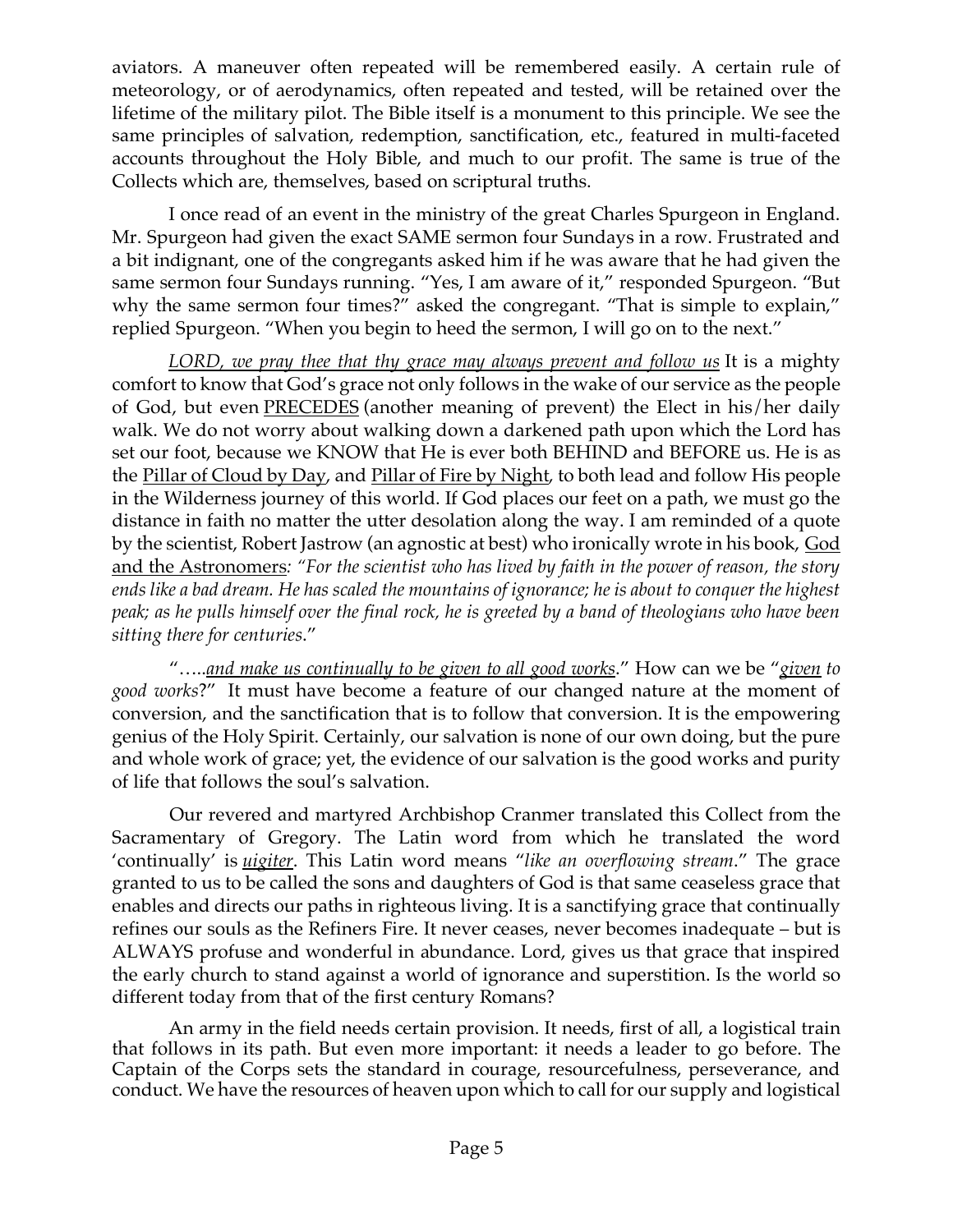base, and we have the Lord Jesus Christ as the Captain of our souls who has already scouted out, mapped, and led the way to the field of battle. He stands as the Ensign at the extreme edge of the Battlefield urging us, not to go, but to **FOLLOW** Him! What a wonderful God, and magnificent Lord who both leads and follows! Have you called upon that abundant provision of God? Have you looked to the Field Commander as your inspiration and courage to advance against the enemy (Satan and his legions)?

# *Sermon* – *Reverend Jack Arnold - Time and Action Church of the Faithful Centurion - Descanso, California*

Today's sermon tied the Collect, Epistle and Gospel together and talked, as is oft the case, of the need for action, not simply diction.



Consider the words of the Collect, "… thy grace may always prevent and follow us, and make us continually to be given to all good works …"

The first thing to consider when you look at today's Collect is a word: prevent. Prevent is a word that has many uses, and at least one has fallen out of general usage as time has gone on. This is one of them. In this case the word prevent means *to go before*. Before you object to archaic words, consider this is a current word, it just has a use you may not have been aware of and now you are! What a bonus for this week!

So, we ask God that His Grace, His Love, His Power, His Help may go before and after us to protect us and guide us that we might desire to do what He wants us to do. Pretty much a re-wording of a lot of the Collects. Why would that be? Pretty simple, our biggest failing is we are wont to do what we want! This is a very common theme in the collects and lessons in the lectionary, for a very good reason. Our sinful nature causes us to want to do what we want. We need His Help to go before and after us to guide us through life, doing what we need to do, not necessarily what we want to do. There is a big difference between *need* and *want*, that sometimes we get mixed up. What we need to do is not usually as fun as what we want to do, but it is better for us in the end. More importantly, what we need to do is aligned with what God wants for us. So, we need His help if we are to do the things we need to do. We are creatures with free will and are not wont to exercise it for God or good. That is a very dangerous combination, as my father says often. That is not the same as doing what will provide us with the best result.

The difference is God truly knows what is best for us. We tend to sometimes think we know ourselves better and thus we know what is best for us. However that is incorrect thinking. God designed and built each and ever one of us. Do we truly think we know more than our Creator? That is the foolishness of our natural inclination talking. However if we stop to think, we realize, with the help of the Holy Ghost, God truly knows what is best for us and that it will be a lot better for us if we listen to hIm. If we follow what He wants for us, we are guaranteed to have good results in the long run. It does not mean that we will not suffer in the short term, however it means if we follow God's will for us, then we will come out ahead in the end, when we have eternal life. If we follow our natural inclination, we will not like the end result, that is eternal separation from God. In the end will it be our will that is followed or God's will? The people who desire eternity with God and follow that desire by doing their best to follow him will get that eternity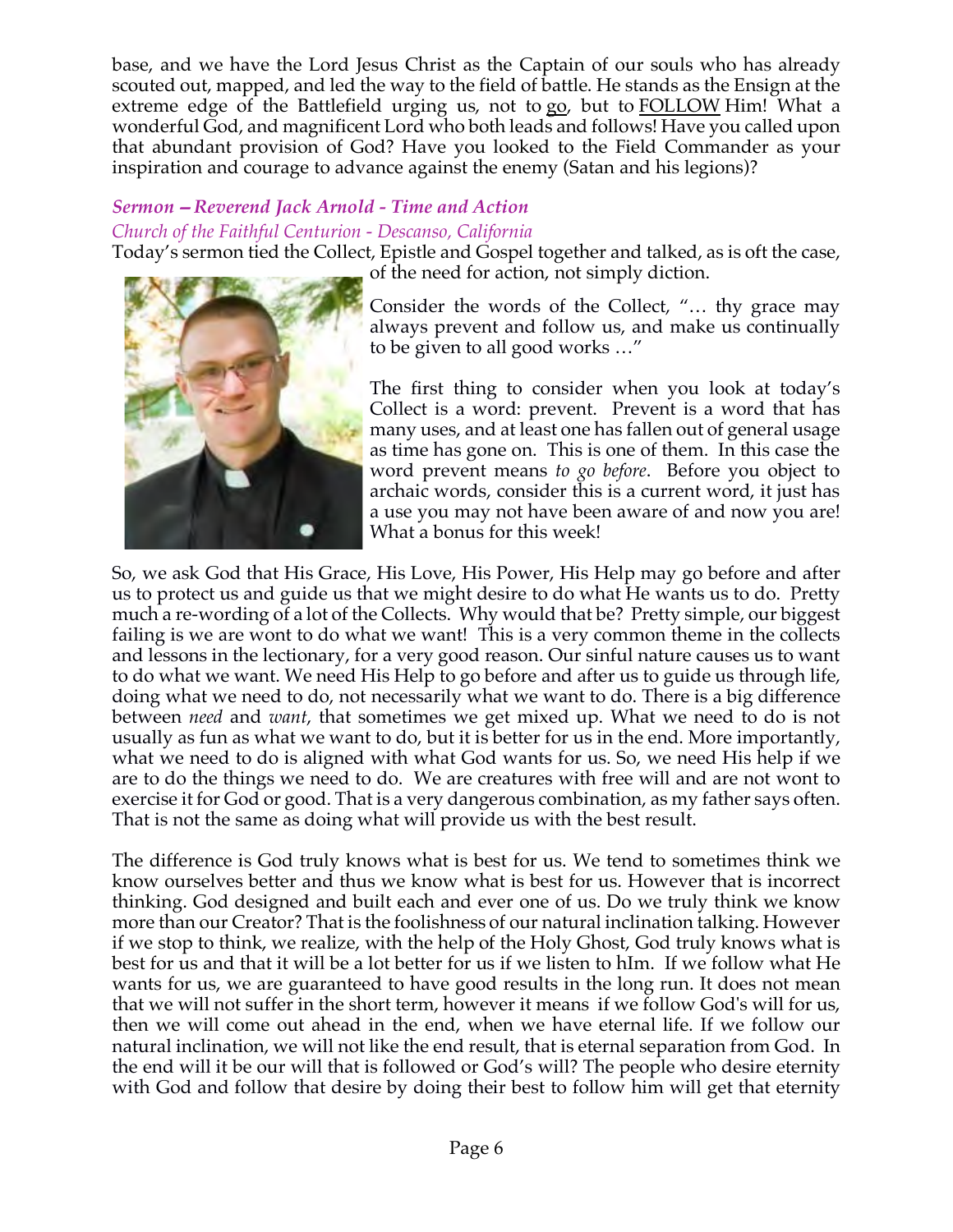with God, but the people that want to be separated from God for all eternity with their actions and desire not to follow His Commandments will be separated for all eternity. The latter choice is the result of following our natural inclination, the former is if we fight our natural inclination with the help of the Holy Ghost.

We are like disobedient children, and God is the ever patient Father. But, from time to time, we will make mischief and or trouble, some of us more than others. God has to gently warn us and allow us to experience the consequences of our inclination to sin, in order to learn not to do it. This is His form of discipline in a way. When bad things happen as a result of our doing, it is not His fault that's it happened, but our fault for not having done what we were supposed to be doing because it was "too difficult."

The other part of the collect talks about asking God to make us be continually given to do good works. This means to put His Will into our heart and give us a desire to continually do good works for others, by given, the collect means to put a desire into our hearts to do God's Will here on Earth and part of doing His Will on Earth is performing good actions or otherwise known as good works. If we are followers of Christ, as a matter of course, we will perform such good works as those of which we are capable. However, we cannot perform these good works of our own accord; we need His guiding spirit, so we ask Him to shine and come into our hearts and help us have the mindset to do those good works for Him.

Through consequences of our sinful actions, we know that we shouldn't do it again. We know, often very clearly, what we want. For example, while I was studying for my WGU degrees, I found if I didn't read the textbooks and study, I did not do as well on the tests as if I did read the texts and study for the test passed. Like the rubrics, God knows, always very clearly, what we need. But we do not often know what God wants for us, so we have to first pray to Him to find out what He wants, then the most critical step of the communications is that we have to listen to what He says. He is there, like the rubrics to guide us along our paths in our daily life. So, we need to ask God every day, every time, for help to do our duty. And every day, every time, He will answer our questions, we just need to open our hearts, souls, minds and ears to Him, and after hearing His Answer, then acting upon it. We just need to remember to ask Him when we need help and not just try to do everything on our own. Because when we try to do that, we set ourselves up for failure and not success. However, if we ask Him and listen to Him truly, then act, we are setting ourselves up for success.

So, what does Paul tell us in his letter to us? Once again, he calls us to a new life, different from our old life. We shed our old clothes, as it were, like reptiles shedding their old skin and put on the brand new armor of light, new helmet, new boots and new everything. We throw off the manner in which we acted before, brashly, and sinfully, and put on a new cloak, that of righteousness. A life in which we act in a manner worthy of the better life to which we have been called by Christ and for which He gave His life. We are to act in accordance with the new way in which life, to desist from sinning and to do good things for people and for Him. The part about ceasing and desisting from sin is one of the most difficult aspects of putting aside one's old life. But it can be done. Paul, formerly Saul, did it and went on to become one of the greatest apostles who served the Lord. So if he can do it, so can we.

This is made possible by the Holy Ghost, who is our lifeline to God our Father. Paul, of all people, knows the importance of setting aside your old life, as Saul did; as Paul he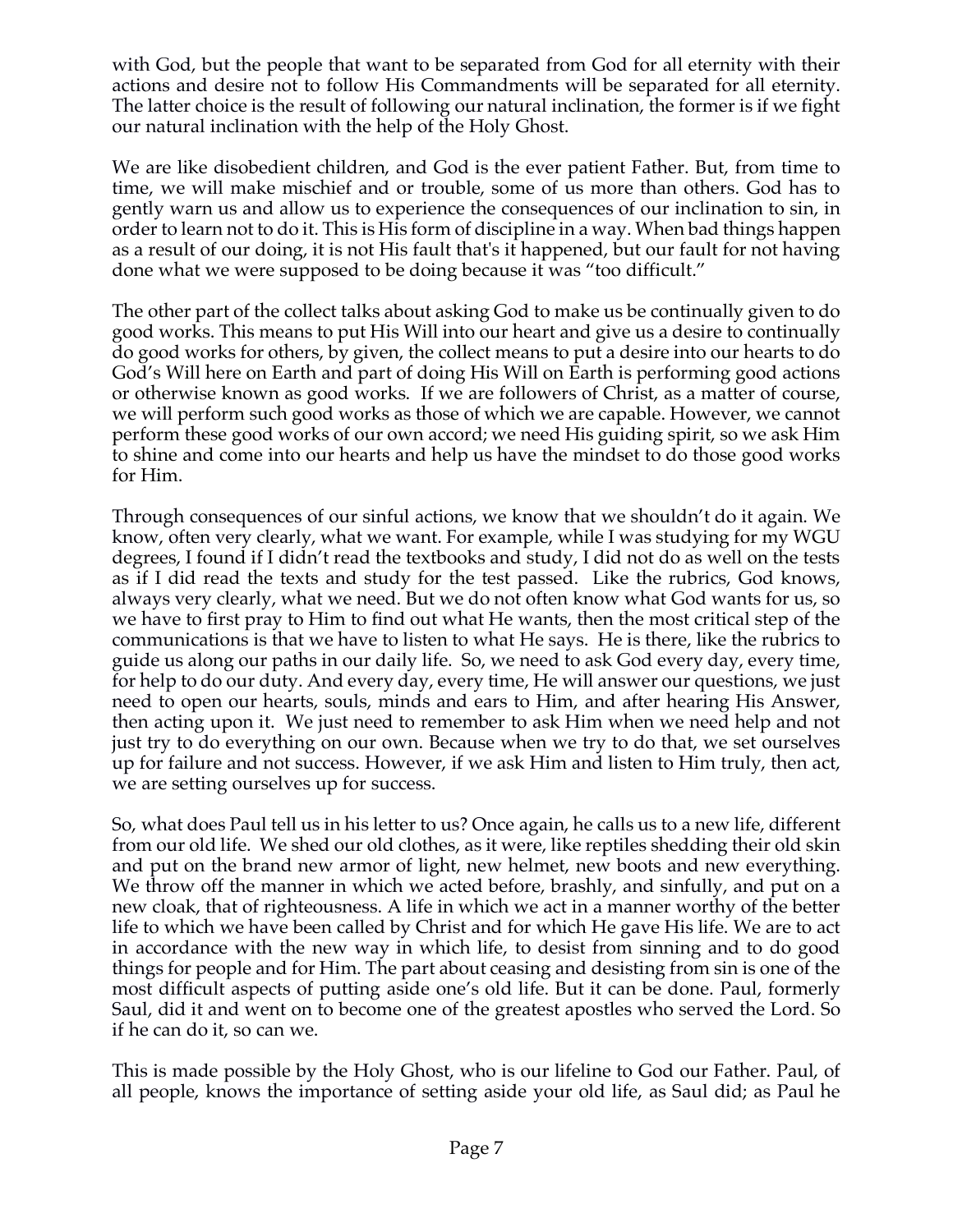asks us to put God first in our lives, to put ourselves last. He even changed his name to reflect his state as a new man under Our Lord's leadership. He reminds us, "*There is one body, and one Spirit, even as ye are called in one hope of your calling; one Lord, one faith, one baptism, one God and Father of all, who is above all, and through all, and in you all*." The key to a successful life is to put the important things at the top of your To Do List. And, notice it is a To Do List, not a To Think About or To Wait a While List. It is not a I'll Get a Round To It List, or What I Don't Want to Do List. What is more important than God? It is all about prioritization, putting God ahead of your wants and desires. We have to make it so that serving God is our want and desire, then and only then are our desires aligned with His. We have to accept the Holy Ghost into our lives to do this, then when we truly have faith, it will show in our actions. Action and not diction is what truly counts in the end. It is a phase that shows up in the sermons a lot, but that is only because it is very true.

When Luke relates the parable of the feast, it is more than just a seating diagram. I liken it to the tale of the publican and the Pharisee. When Christ talks about the man who exalts himself and sits too high at the wedding and thus must be abased. That would be the Pharisee. When Christ then talks about the man who sits low, and is raised to the higher station, I think of the publican, who smote his breast and would not even look up his eyes to heaven. We have to be the publican in our dealings with God, rather than our natural tendency of being the Pharisee. We should not be one of those selfish individuals who always causes grief for others because he is blind to his own faults and only thinks of himself. Again as with the ceasing from sin, this is one of the hardest things we have to do. But it must be done, no matter how we feel about it. So let us turn to our Lord to help with it, because He alone can help us. He can only help us if we are truly willing with our hearts, souls and minds. We have to be willing to act and do actions, and not just say it. No other expert can help us, no "theologian" or prosperity preacher can truly provide for our needs better than Our Lord. If we do what God asks, we will not become like those people. If we put God's will before ours, the welfare of those we encounter before ours, if we hold open the door as gentlepersons are wont to do for others, we will find we are doing what God would have us do and enjoying it. And that is the best gift of all, the joy one gets from serving others is true happiness.

It is very possible to do the good deeds and have fun doing them. The time we spent in worship with the other ministers and their wives at the AOC Convention proves this. Doing good things for other people and being with other believers gives me some of the greatest happiness I have ever felt. This comes from the Holy Ghost, from being inspired by Him, around other believers. Wherever two or three or gathered, Christ is there also. It is a wonderful feeling wherever He is.

Heaven is at the end of an uphill trail. The easy downhill trail does not lead to the summit.

The time is now, not tomorrow. The time has come, indeed. How will you ACT?

It is by our actions we are known.

### **Be of God - Live of God - Act of God**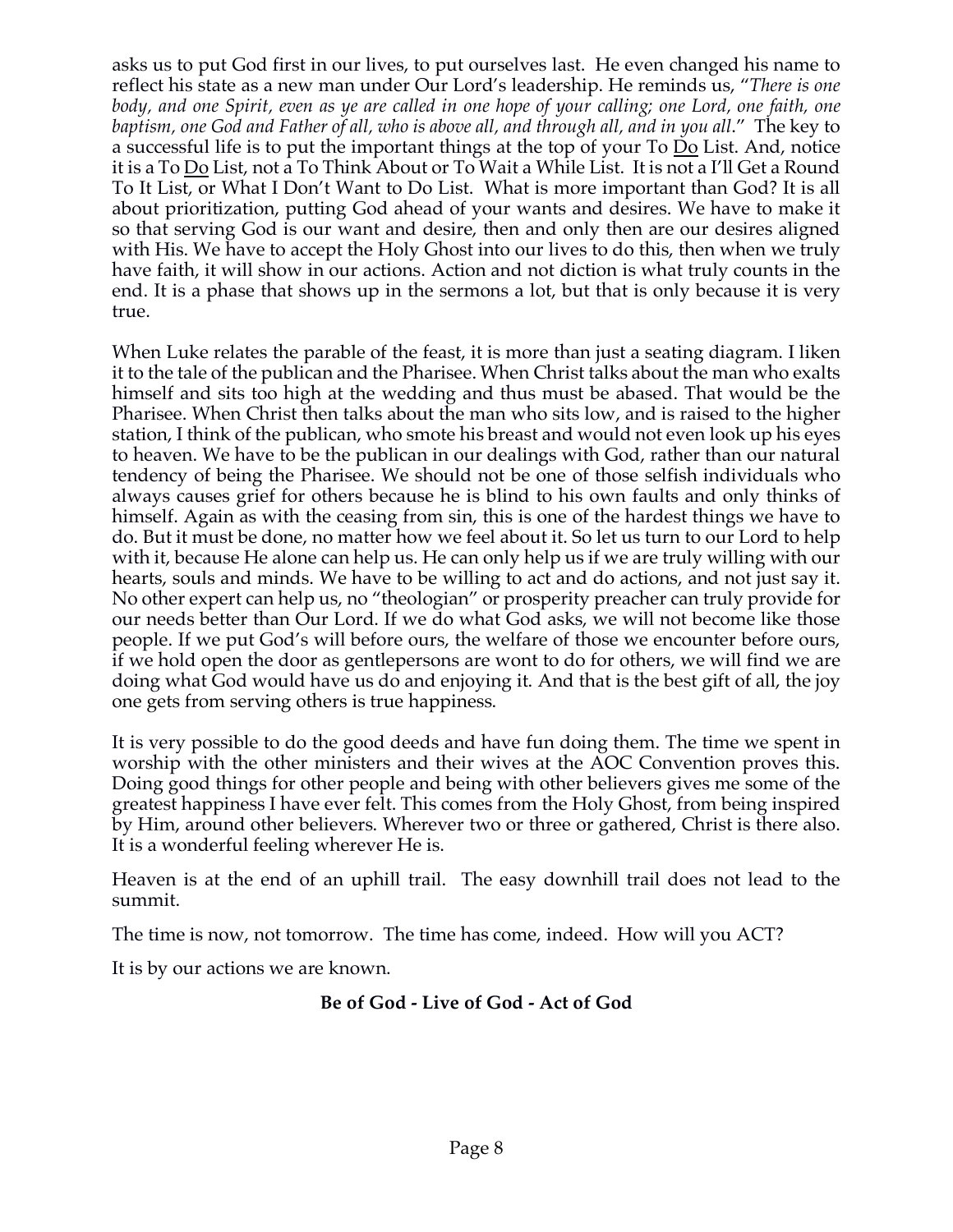### *Roy Morales-Kuhn, Bishop and Pastor - St. Paul's Anglican Church - Anglican Orthodox Church*

Bishop Roy is pastor of the biggest AOC parish West of the Mississippi and is in charge of the Diocese of the Epiphany, as well as Central and South America.

**Seventeenth Sunday after Trinity** *Happy is that people, whose God is the LORD*  18 September 2016, Anno Domini Psalm 144 • 1 Kings 18:1-2,17-39 • Acts 20:17-38

### The Seventeenth Sunday after Trinity.

*The Collect.*

**LORD,** we pray thee that thy grace may always prevent and follow us, and make us continually to be given to all good works; through Jesus Christ our Lord. *Amen*.

When we address the difference between man and God, we see so many flaws in fallen man.



It is not that we are flawed in our creation, it is because of the First Adam we are flawed in Spirit. The human body is utterly awesome. The functions and ways the body exists in a hostile world, the way the body can repair and be restored to health, all boggle the mind.

The Psalmist asks some very interesting questions that bring to mind the temporal nature of our worldly existence. "Man is like to vanity, his days are as a shadow that passeth away..." "..LORD, what is man, that thou takest knowledge of him! Or the son of man, that thou makest account of him!...". We are only here for a while, even though the human body seems to overcome many physical obstacles. What an odd balance. A mostly strong, resilient body and yet we are spiritually flawed. So although we seem to be doing well in our health, we are lost in our broken spiritual condition. Do you ever wonder why people seem to be so confused? What seems to be the issue? Is it that they do not have a clear vision of what they are doing here? Is it that they do not know the Lord has the way of Salvation? Ponder these questions for a while.

Let's look at the Elijah event recorded in the Eighteenth Chapter of First Kings. Elijah is standing up to the masses, the large number of priests of Baalim, who have been summoned to Mount Carmel by the evil king Ahab. Ahab tries to blame Elijah for the great famine gripping the land of Samaria. Elijah quickly corrects Ahab, telling the king it is because he and his family have forsaken the commandments of the LORD. Because Ahab and his family are now followers of Baalim, trouble has come upon the land. Now in part, it was Ahab's wife who took the Hebrew royal family into idolatry, but it was Ahab who willingly followed. So because of his willful behavior and anti-God life, a great famine had come over the land.

Elijah doesn't leave out the general population, they have made a bad choice too. He asks a very familiar question: "...And Elijah came unto all the people, and said, How long halt ye between two opinions? if the LORD be God, follow him: but if Baal, then follow him. And the people answered him not a word....". Instinctively, I think, the general population knew that they were in the wrong. It was just much easier to 'go along to get along'.. So now was the time to show those who had gone astray the real power of God. In the rest of the chapter we read of the outcome of the sacrifice of Elijah. The power of God comes down, the fire consumes everything, the sacrifice, the altar, the wood, the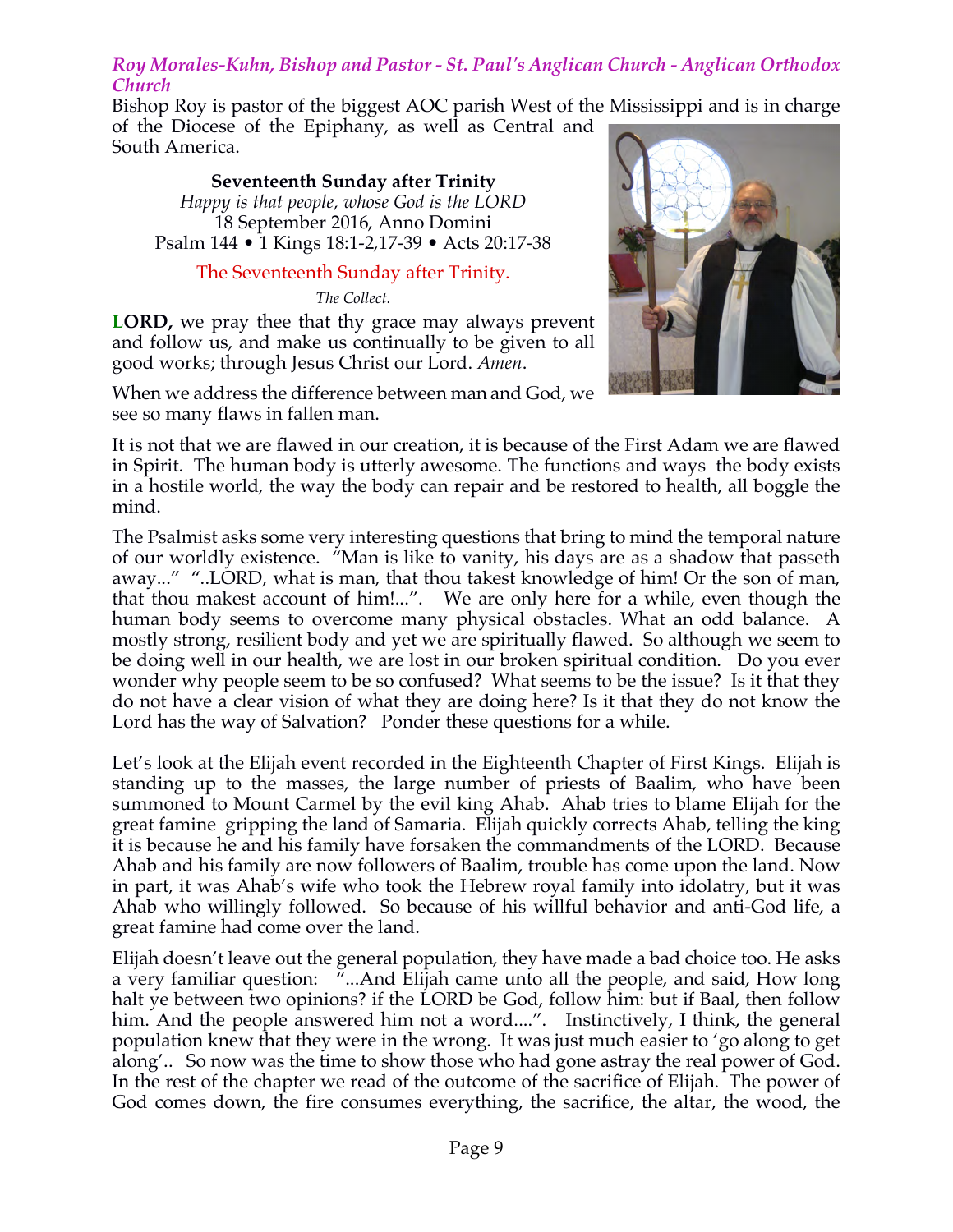water that was poured on the sacrifice. All was consumed. God is exhibiting his mighty power. This was not a magic show, this was to remind those present, that God is the creator, he is the Almighty, he is not to be mocked. The Baalim priests, in their mode of worship, were mocking God.

Now Elijah gives what could be considered a prayer of sacrifice or an admission of the great power of God, which includes the submission of the created to the creator: "....

Elijah the prophet came near, and said, LORD God of Abraham, Isaac, and of Israel, let it be known this day that thou art God in Israel, and that I am thy servant, and that I have done all these things at thy word.

37 Hear me, O LORD, hear me, that this people may know that thou art the LORD God, and that thou hast turned their heart back again.

Elijah is imploring the Lord to reveal to these deluded and lost people that He is the LORD God. God answers Elijah's prayer by doing what is a miracle. The whole sacrifice, altar, water, fuel, everything is consumed.

38 Then the fire of the LORD fell, and consumed the burnt sacrifice, and the wood, and the stones, and the dust, and licked up the water that was in the trench.

be saved. The chaos and confusion that was a result of the abandonment of the royal house to the idolatry of Baalim would now be healed. There is an understanding that IF a people turn from their wickedness and return to their Lord, they will be saved.

In many ways this recorded event of Elijah and the four hundred plus priests of Baalim is a warning to us in our day. We need to stop following what seems to be popular, or easy or politically correct and turn back to God.

Now let's revisit those question I asked earlier in our discussion.

1 Do you ever wonder why people seem to be so confused? What seems to be the issue?

They are following a confused world. There is no truth in the path they are on. The issue is lack of spiritual guidance. Lean on the Lord, he will give you understanding. Read his word, study the Word of God, the Bible, the daily feeding will nourish and comfort you and take you away from the confusion of the world.

2 Is it that they do not have a clear vision of what they are doing here?

The lack of vision comes with an unclear idea of who we are and why we are here. We are made in the image of God. He made us, not we ourselves. We are the sheep of his pasture. We must seek the Lord while he may be found. Then our vision will become clear. We will be able to see our way to the Righteous One.

3. Is it that they do not know the Lord has the way of Salvation?

This is to not beg the question, but it is true. Many do not know the Way. They have become dulled by the cares and troubles of this world. They have been lulled into a false sense of complacency. "There is plenty of time to get it all sorted out. I have the rest of my life to find the way...". Sad fact, many die before they ever find the true path to God. They put off what they need to do today. They need to turn from their wicked ways, repent and be saved. Period.

Let us pray: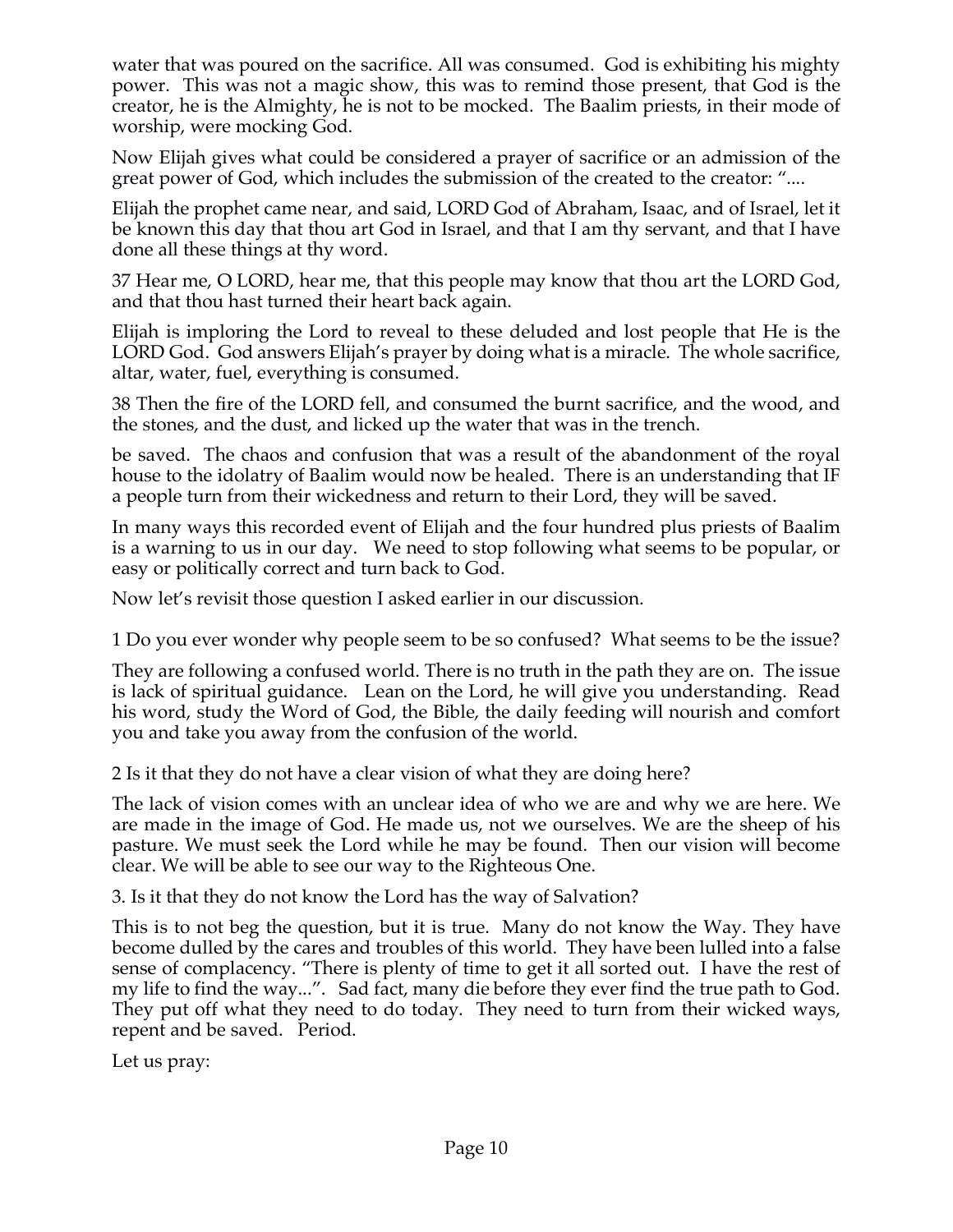**LMIGHTY** and everlasting God, who hatest nothing that Thou hast made, and dost **ALMIGHTY** and everlasting God, who hatest nothing that Thou hast made, and dost forgive the sins of all those who are penitent; Create and make in us new and contrite that the sins of all those who are penitent; Create an hearts, that we, worthily lamenting our sins and acknowledging our wretchedness, may obtain of Thee, the God of all mercy, perfect remission and forgiveness; through Jesus Christ our Lord. *Amen*.

**LMIGHTY** and everlasting God, who art always more ready to hear than we to pray, **ALMIGHTY** and everlasting God, who art always more ready to hear than we to pray, and art wont to give more than either we desire or deserve; Pour down upon us the shortly and the set of Theorem is the set of the set of t abundance of Thy mercy; forgiving us those things whereof our conscience is afraid, and giving us those good things which we are not worthy to ask, but through the merits and mediation of Jesus Christ, Thy Son, our Lord. *Amen*.

GOD, who art the author of peace and lover of concord, in knowledge of whom standeth our eternal life, whose service is perfect freedom; Defend us Thy humble servants in all assaults of our enemies; that we, surely trusting in Thy defence, may not fear the power of any adversaries, through the might of Jesus Christ our Lord. *Amen*. **O**



# *Rev Bryan Dabney of Saint John's Sunday Sermon*

We are fortunate to have Bryan's Sunday Sermon. If you want people to come to The Truth, you have to speak the truth, espouse the truth and live

the truth. This is really a good piece and I commend it to your careful reading.

### **Seventeenth Sunday after Trinity**

Many of you have heard of the heresy of Gnosticism<sup>4</sup>. It appeared in the mid to late first century AD and garnered to itself a fair number of converts from the Early Church. No doubt the apostle Paul was speaking of Gnosticism when he warned the Ephesian elders to, *Take heed therefore unto yourselves, and to all the flock, over the which the Holy Ghost hath made you overseers,* 



*to feed the church of God, which he hath purchased with his own blood. For I know this, that after my departing shall grievous wolves enter in among you, not sparing the flock. Also of your own selves shall men arise, speaking perverse things, to draw away disciples after them. Therefore watch, and remember, that by the space of three years I ceased not to warn every one night and day with tears (*Acts 20:28-31).

<sup>4</sup> *Gnosticism* espouses a dualism regarding spirit and matter. Gnostics assert that matter is inherently evil and spirit is good. As a result of this presupposition, Gnostics believe anything done in the body, even the grossest sin, has no meaning because real life exists in the spirit realm only.

Second, Gnostics claim to possess an elevated knowledge, a "higher truth" known only to a certain few. Gnosticism comes from the Greek word gnosis which means "to know." Gnostics claim to possess a higher knowledge, not from the Bible, but acquired on some mystical higher plane of existence. Gnostics see themselves as a privileged class elevated above everybody else by their higher, deeper knowledge of God.

Gnosticism teaches salvation is gained through the acquisition of divine knowledge which frees one from the illusions of darkness. Although they claim to follow Jesus Christ and His original teachings, Gnostics contradict Him at every turn. Jesus said nothing about salvation through knowledge, but by faith in Him as Savior from sin.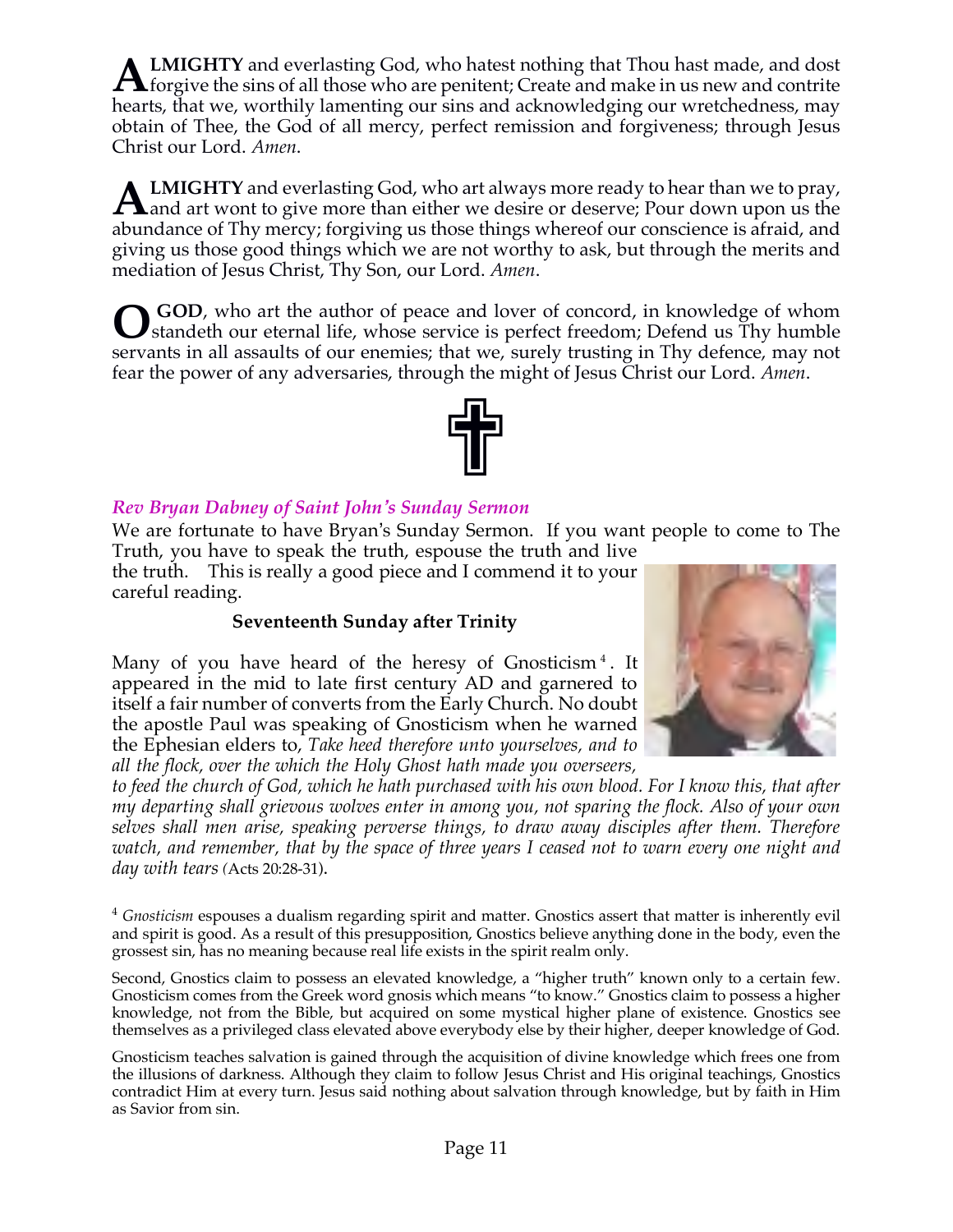Church historian Jesse Hurlbut said of Gnosticism that it "... arose in Asia Minor... and [was] a grafting of Christianity upon paganism." A key feature of Gnosticism was that it permitted its followers to interpret the Bible in such a manner that it could mean whatever the reader desired. It therefore discounted the fundamental truths of the Christian faith in favor of allegory and presumption. Truly it qualified as one of those doctrines of devils (I St. Timothy 4:1) and destructive heresies (II St. Peter 2:1) which the apostles warned were coming to deceive many.

Consider also what we mean by the term heresy. Dr. Merrill Unger noted, "In the fixed ecclesiastical sense... the term 'heresy' indicates not only any doctrinal distortion, but an open espousal of fundamental error with respect to the central truths of Christianity, in the face of all better instruction, [and is] often combined with [an] aggressive assault upon the common faith of the Church, and its defenders. However, its strictly New Testament usage... [is] not... primarily false doctrine... but [is] first and foremost... sectarian disharmony, and factional division... a deadly and damnable satanic device, utterly destructive of Christian oneness."

In our world today, there seem to be an ever-increasing number of church movements and cults which have drawn a sizeable number of their membership from traditionally orthodox Christian bodies. Regardless of what they call themselves, they are notorious for peddling doctrines which are often contrary to those found within the pages of Scripture. Some teach that God has recreated the offices of apostles and prophets. Others believe that a New Age is upon us and that our Lord Jesus Christ is just one of many gurus and teachers who will lead the world into an golden age of progress and development.

To be sure, you will hear nothing positive about the exclusivity of the Christian faith. And you will hear nothing positive concerning the truth of God's word written. But you will hear a lot about being your own person as opposed to being a servant of the most high God. You will likely hear about the need for social justice for various and sundry groups, lifestyles and choices that have been roundly condemned in Scripture. You might even hear their prophets do not have to be totally accurate to rate the title.

But, before you buy into such false teaching, particularly the latter point, consider the words that Moses on that subject as found in Deuteronomy 18:20-22. *But the prophet, which shall presume to speak a word in my name, which I have not commanded him to speak, or that shall speak in the name of other gods, even that prophet shall die. And if thou say in thine heart, How shall we know the word which the LORD hath not spoken? When a prophet speaketh in the name of the LORD, if the thing follow not, nor come to pass, that is the thing which the LORD hath not spoken, but the prophet hath spoken, but the prophet hath spoken it presumptuously*...

While the church may have within its membership those who have been empowered to prophesy, there is no office of prophet within the body of Christ. It is a spiritual gift like speaking in tongues— which is regulated by the provisions of I Corinthians 14. No doubt you will not hear that book and chapter mentioned except in some seriously "cherry-picked" manner by those who hold to the contrary.

In addition, some groups espouse the notion of a great revival or spiritual awakening in the latter days that would take over the world and eject the evil one. This too is without scriptural support. Our Lord himself confirmed such when he asked his disciples, *Nevertheless when the Son of man cometh, shall he find faith on the earth?* ( Luke 18:8) And the apostle Paul counseled the Thessalonians in his second epistle to be *not soon shaken in mind, or be troubled, neither by spirit, nor by word, nor by letter as from us, as that the day of*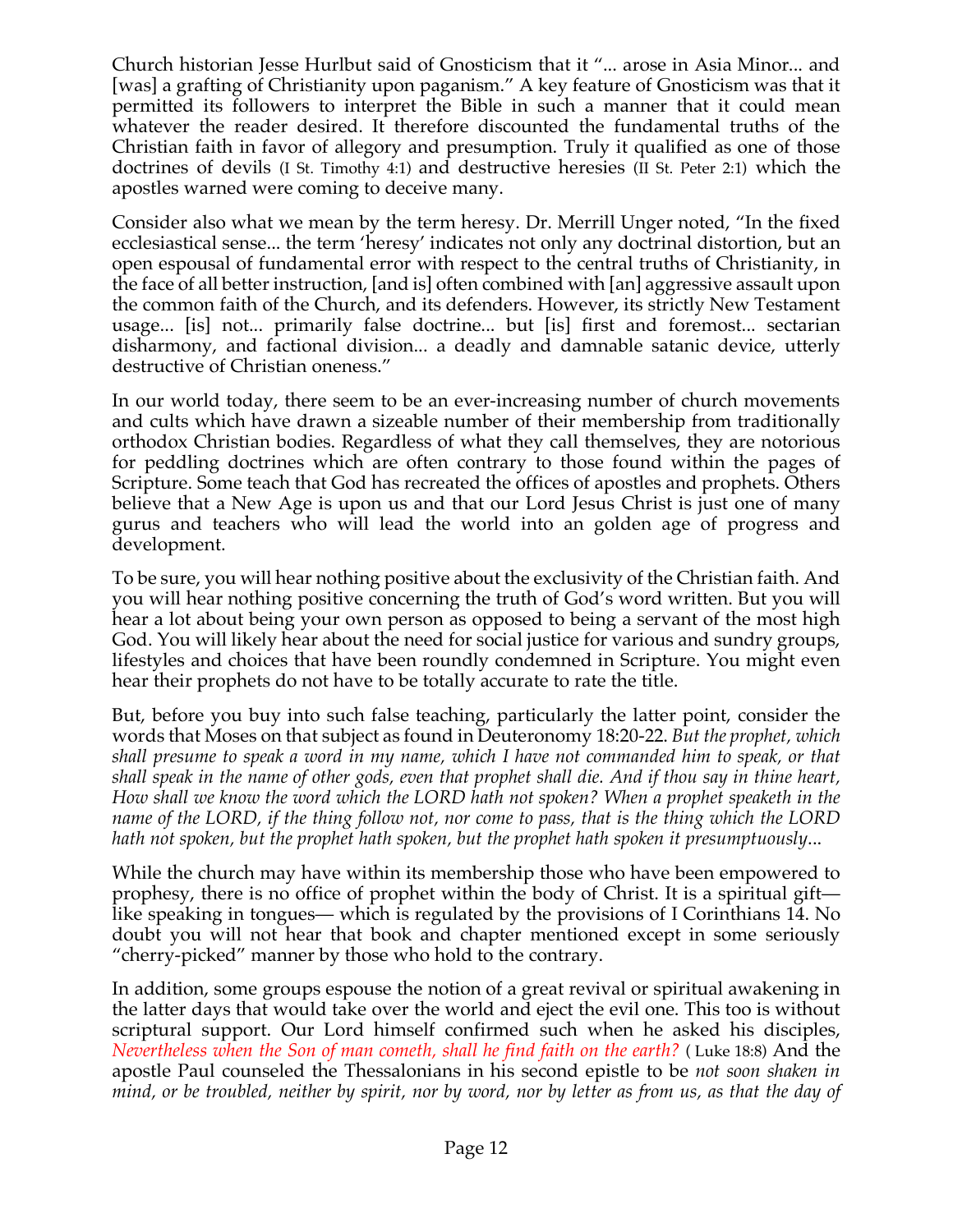*Christ is at hand. Let no man deceive you by any means: for that day shall not come, except there come a falling away first, and that man of sin be revealed*... (2:2-3). Paul warned the youthful Timothy that the last days would bring on perilous times (II St. Timothy 3:1).

Search in vain if you dare, but not one of the apostles ever made mention of a great revival toward the end of the world that would set aside evil and prepare men for the second coming of Christ. St. John was given to see a host of souls coming to Christ before and during the Tribulation; but such does not support the notion that these will transform society, government and the church into tools for the creation of a God-centered world. On the contrary, many of those who will come to accept Jesus Christ during the end times will be martyred for their faith. Though we might hope for revival, the scriptures teach otherwise. Paul's response is plain and simple: *evil men and seducers waxing worse and worse, deceiving and being deceived* (II St. Timothy 3:13).

Those who truly love the Lord regard the Bible as the rule and guide of our faith and practice. And if such is the case then why should any believer embrace any person or group that has made revisions— both redactions and extensions— to Holy Writ? Does not Scripture expressly forbid such? Matthew Henry noted that Revelation 22:18-19 is "A most solemn sanction, condemning and cursing all who should dare to corrupt or change the word of God... [It] is a flaming sword, to guard the canon of Scripture from profane hands. Such a fence as this God set about the law (Deuteronomy 4:2) and the whole Old Testament (Malachi 4:4), and now in the most solemn manner about the whole Bible, assuring us that it is a book of the most sacred nature, divine authority, and of lasting importance."

The imaginations of wicked are deceptive and dangerous. We ought to heed the warning which our Lord gave us in the Olivet Discourse, *Take heed that no man deceive you* (Matthew 24:4). That's our challenge and it is a rather large one given the various cults and apostate versions of the Christian faith that are devouring many unsuspecting souls at this present. So when someone tells you that the Bible is unsound or incomplete, and that there is a new and better revelation awaiting you if only you were willing to come under the authority of some new teacher or what have you, watch out. The wolves in sheep's clothing are at the door. Evil, after all seeks to add to itself. Don't become a spiritual casualty in the Devil's war for souls.

Let us pray,

**TOLY** Father, whose word is truth; lead us by means of thy Spirit to trust the **HOLY** Father, whose word is truth; lead us by means of thy Spirit to trust the Scriptures alone as the words of life unto salvation; for this we ask in the name of our Lord and Saviour Jesus Christ. *Amen*.

Have a blessed week, Bryan+

# *People in our Prayers* - http://faithfulcenturionprayerteam.blogspot.com/

**Why? Prayer is an extremely important activity.**

It is not that God knows not our needs, for He surely does. Yet, Jesus commanded us to ask God for those same needs. In addition to the obvious of asking God for help, offering thanksgiving and the like, prayer helps us focus our thoughts on how we might do God's work.

The Prayer Team of the Anglican Orthodox Church was established to help our members and fellow Christians pray for those in need and to give thanks as well for the blessings we have been granted.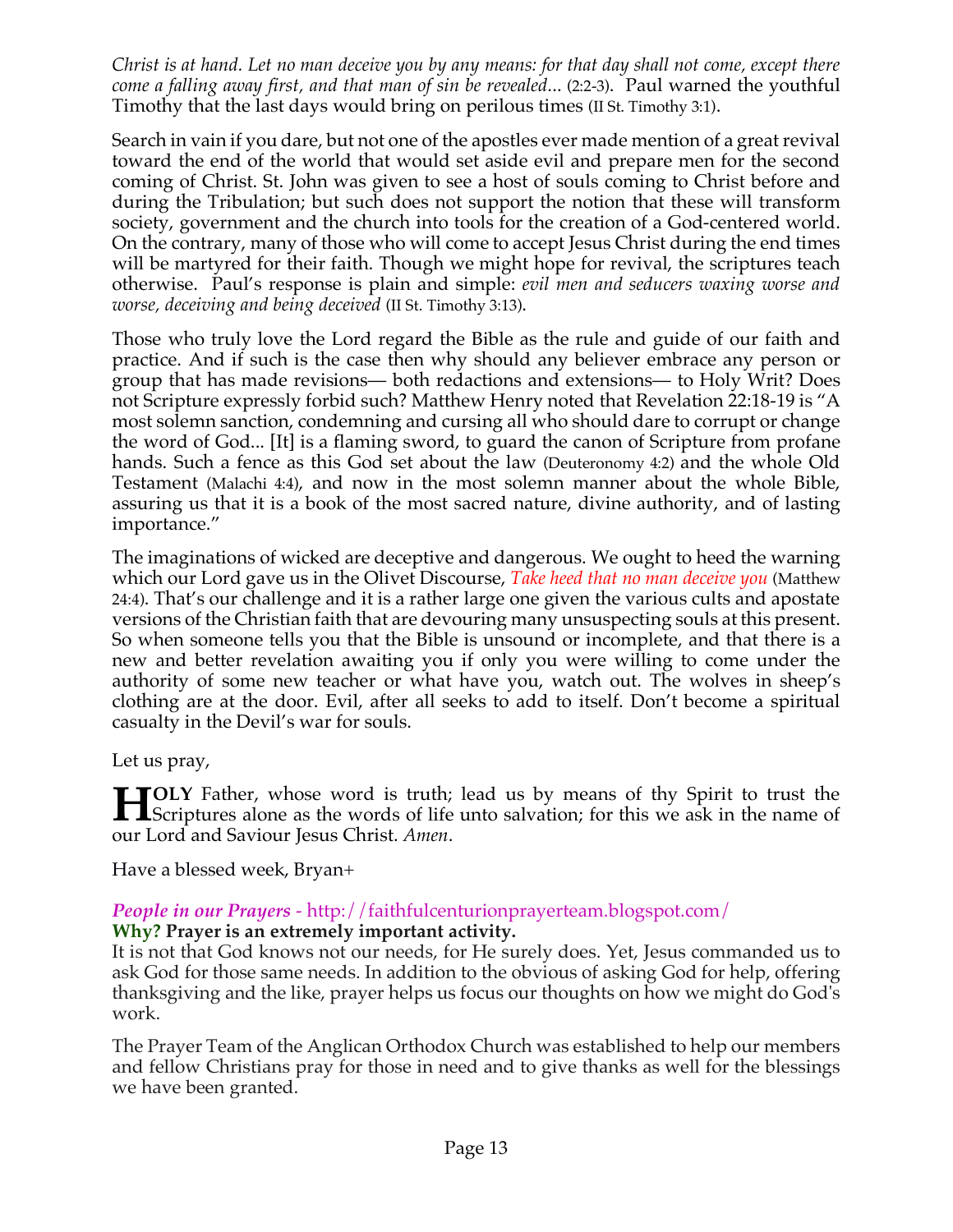### **Who can be on the list? Do I have to be a member of the Anglican Orthodox Church to be prayed for?**

No! The only qualification to be on the list is that you want our prayer team to pray for you. We are Christians and are happy to pray for you, no matter who you are. If you want help from God, you are our kind of people.

### **What is the commitment from the prayer team?**

Each member of the team will pray for the desired outcome at last once per day.

### **How do I get myself or someone else on the prayer list?**

You can email one of the prayer team leaders: Jack - jack@faithfulcenturion.org or Dru dru@ faithfulcenturion.org, or call the office at (619) 659-3608 or fill out a prayer card at your church.

### **What should I ask for?**

Depends on what you want. Some people merely want God to be asked to heal their ills and be mentioned by their first name, others want a specific outcome and / or have more of their personal information known to the team. Ask for what you want. It is your desire and need for prayer the team is attempting to meet. For typical examples, see the list below.

### **Updating the Team**

If you are on our prayer list, or if you have submitted a person that you have asked us to pray for, please update one of the team members or Hap in person, by telephone or email. It helps to be able to pray specifically for these individuals including their specific needs; plus if they get better, it is our happy duty to give thanks!

Please note that on the yellow (maybe green or orange if you get an old one) cards at church, you can ask that those to be prayed for have their names disseminated to the prayer team. Those names will be said in church and appear here. Or, you can ask that their names and purpose be kept confidential, then only Hap will know to pray for them.

### *Prayer List Notice – If you have someone on the prayer list and their needs have changed, please let us know. We'd like to update our prayers to reflect the need and most important to give thanks!*

#### *Immediate Prayer Please*

*Jieun* has been through a very difficult time at the hands of people who have hurt her and are out to hurt her further as well as discredit her, she is being kept against her will at the present time. Pray that God will heal her wounds, keep her calm and safe and find a way to release her back to her family, please pray for strength calm and peace for all.

*Chief Mike Wysocki* finally had heart valve surgery June 2017. He was back in the hospital with a bleeding ulcer, but made it home. Please give thanks for that and pray for the medical team treating Mike that they might pay attention, do their very best and be open to God's guidance. Pray a complete recovery and peace of mind and trust in God for Mike, his lovely wife Wendy and his family.

*Jim* was in the hospital 18 July 2017, for four days due to fluid around the lungs from Congestive Heart Failure. Please pray the medical team treating Jim might pay attention, do their very best and be open to God's guidance. He is feeling better but this past year has been hard on him physically with four surgeries, starting with back surgery in June 2016, an eye operation in December and then two operations involving his pacemaker in March 2017 and again in May 2017. All these have weakened him but he is getting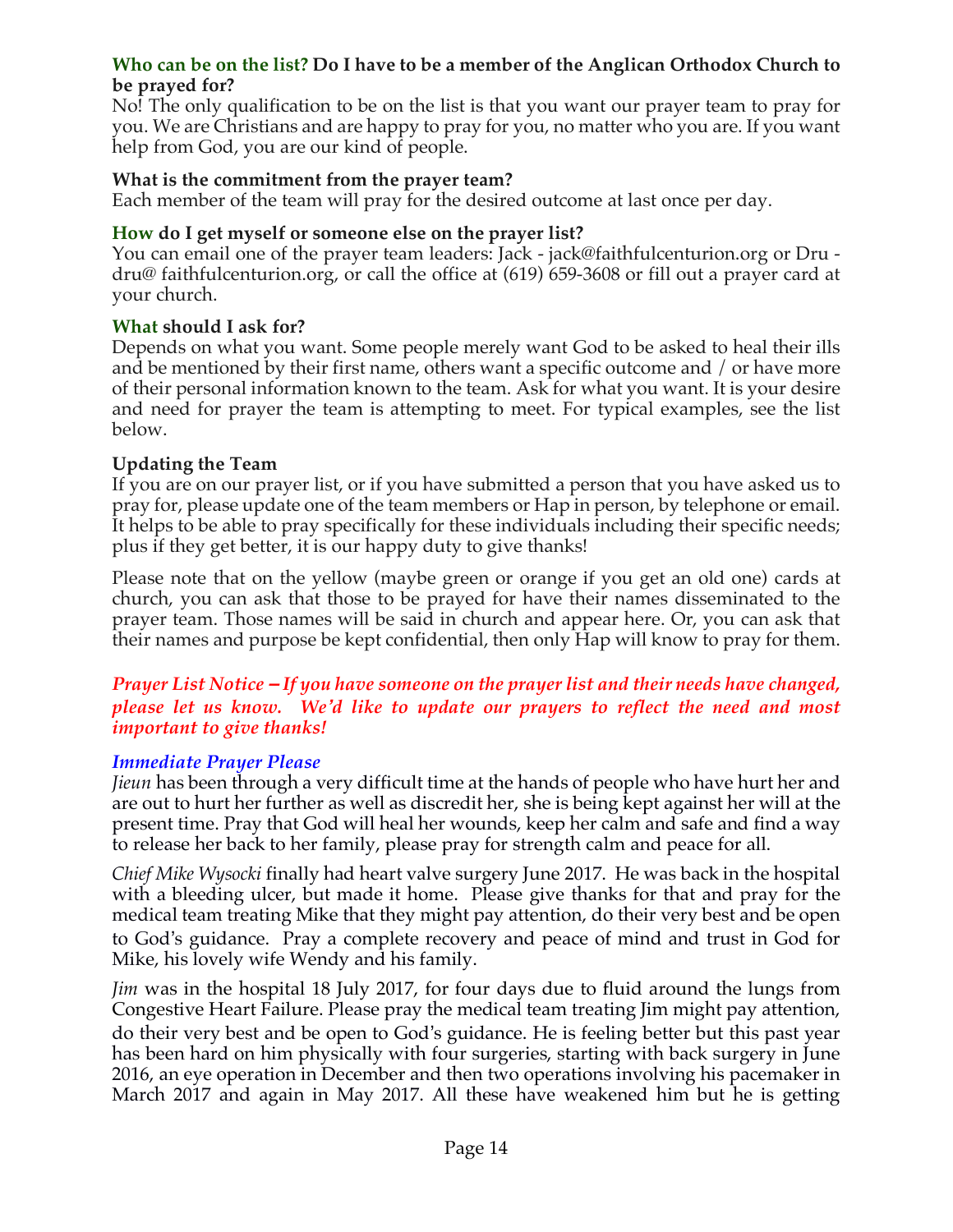stronger and now is back in PT to help rebuild his strength. Thanks be to God. Jim and his family thank you for the prayers and request them to continue as the doctors are still working on medication balance to help his heart not to go back into Congestive Heart Failure. Pray for peace of mind and trust in God for Jim and his family.

*Ron Cole Klages* is a patriotic former Marine who has debilitating blood clots pursuant to cancerous growths on his liver and unknown other places. His doctors will inform of clinical findings on Monday for further treatment. Please pray for the medical team treating Ron that they might pay attention, do their very best and be open to God's guidance.

*Jill* was on life support; her family members traveled a great distance to see her and returned home safely. Jill's condition improved to critical, but needs your prayers to continue her recovery.

*Kurt Thomas* is now home after undergoing open heart surgery in Richmond, Virginia as the result of a life threatening bacterial blood infection which settled in his heart and other places. The infection resulted in a hole in his heart. Kurt. They successfully replaced about half his heart with donor parts. Kurt had a permanent pacemaker installed on 26 March 2017 and he returned to work the first of June! But, now he is having problems with fluid retention. It is a God given miracle Kurt made it through all this. Please join Kurt and Mary, his family and friends in giving thanks. There is still a long and rocky road ahead; please pray for spiritual and physical strength for Kurt, his wife Mary and their family. Please pray for the medical team treating Kurt that they might pay attention, do their very best and be open to God's guidance. Pray also for Kurt to accept what he cannot do at present and concentrate on what he can do. This is a very foreign situation for this Christian warrior. He needs God's help to adapt and prosper.

*Cindy,* Bishop Jerry's cousin, may need to undergo brain surgery if medication is not effective. Please pray the Lord will extend a hand of mercy and healing to Cindy.

*Samson Hendrik* has prostate cancer and his kidneys are not working. Pray our Lord Jesus Christ will be close to him and his family of friends during this illness.

# *Birthdays*

Shamu celebrated her 50<sup>th</sup> birthday 3 September 2017,

### *Move*

*The Thomas Family* are now in Virginia on what was to be a headquarters tour. Pray for peace of mind for Kurt and for Mary and the kids.

# *In need of a miracle or understanding of God's Plan*

*Neal* has heart problems and is very weak, he also has COPD, kidney problems, his potassium is too high, he came back from the point of death. He is now home and permanently on oxygen. He is doing well, for that he and his family are grateful and ask your thanksgiving prayers. More importantly, please pray Neal will accept salvation through our Lord and Savior.

*Paul* is in hospice and ready to meet His Lord. Please pray for Paul as he prepares to go home to be with his family who have gone before him. Pray for the faith of his family to build and the transition to be good.

*Dot* is an elderly woman with liver cancer. Please pray for Dot as she prepares to go home to be with her family who have gone before her. Pray for the faith of her family to build and the transition to be good.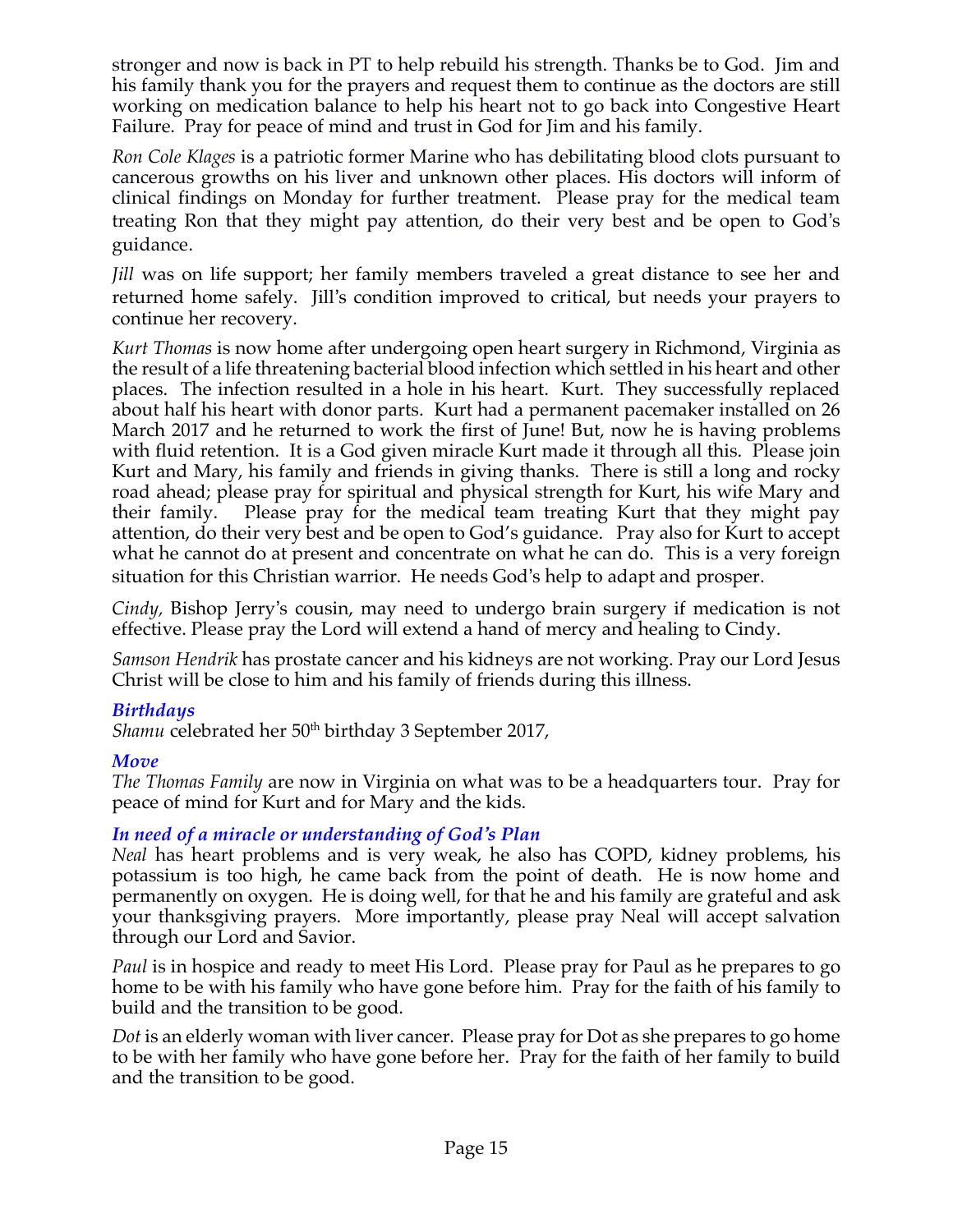*Mrs. Tiffany (90)* has chosen to refuse extraordinary care as it will not gain much earthly time. The Tiffanys have been together for a long, long, long time. Pray for Mrs. Tiffany and her husband as together they begin this Journey to be with their Lord.

*Saundra* is in ICU with congestive heart failure after a heart operation. She is aged and frail. Saundra is near the end of her time here on earth. Please pray for comfort, understanding, strength and guidance for Saundra and her family who will of necessity remain behind. Pray for the love of God to stay foremost in their hearts.

*Polly* is in hospice care with dementia and spinal stenosis. Please pray for her as she prepares to go home to be with her family who have gone before her. Pray for the faith of her family to build and the transition to be good.

*Ron* had a Heart Attack, at the hospital he found out he also has Kidney Cancer. He is a man of faith and is in need of prayer for his health and that the Lord will provide strength for his family.

*Kathy Cox Merritt* has been receiving Chemo and 12 November 2016, had bowel resection surgery and was given a very bad prognosis. Kathy just retired as an RN in Orthopedics at a local hospital; sometimes a little medical knowledge can be dangerous to the patient but she remains positive. Please pray for Kathy's healing and peace and comfort for her and her family, both spiritually and physical

*Krysti* is off life support and able to talk, please give thanks for the good news. She is still unable to feel her legs. When that comes back she will go to a rehabilitation facility. Krysti has used drugs, has high blood pressure, is diabetic and has organ failure. Her families are with her and will appreciate your prayers.

*Pat* has metastatic osteosarcoma; there is little that can be done. Please pray for a miraculous remission; that Pat's remaining time here on earth might be good. Help Pat and family put their trust in the Lord and let Him carry their sadness, fear, worry and terror.

*Amy* has been diagnosed with metastatic melanoma and has cancer all over her body, and in one of her kidneys which are no longer functioning. Amy and her family have asked for prayer to stop the growth and to aid the family financially with the medical bills. At present she has to have surgery every two months to place stents. Pray Jesus will be close to all.

*Gemma Dillinger* has been treating for breast cancer for over a year now, after surgeries, radiation and chemotherapy, she is reaching the limit of her tolerance with no end in sight. Please pray for her to gain strength and ground on the cancer. Help her to continue with her faith in our Lord, she is not afraid to go home, but wants to make sure it is time. Pray she will be encouraged to not give up until it is her time to go and that her time here on earth with her family will be good.

*Janet* has had a blood borne cancer for several years. Her faith in the Lord is great and she is ready to be with Him. Pray she will be encouraged to not give up until it is her time to go.

*Holly* has had Colon Cancer, Breast Cancer and now it is in her spine. Please pray for guidance for the medical personnel treating Holly, for a miraculous remission; that Holly's remaining time here on earth might be good. Help Holly and her family put their trust in the Lord and let Him carry their sadness, fear, worry and terror. Pray for strength and courage for Holly.

*Tim* was on a kidney transplant list and started dialysis and was taken off the transplant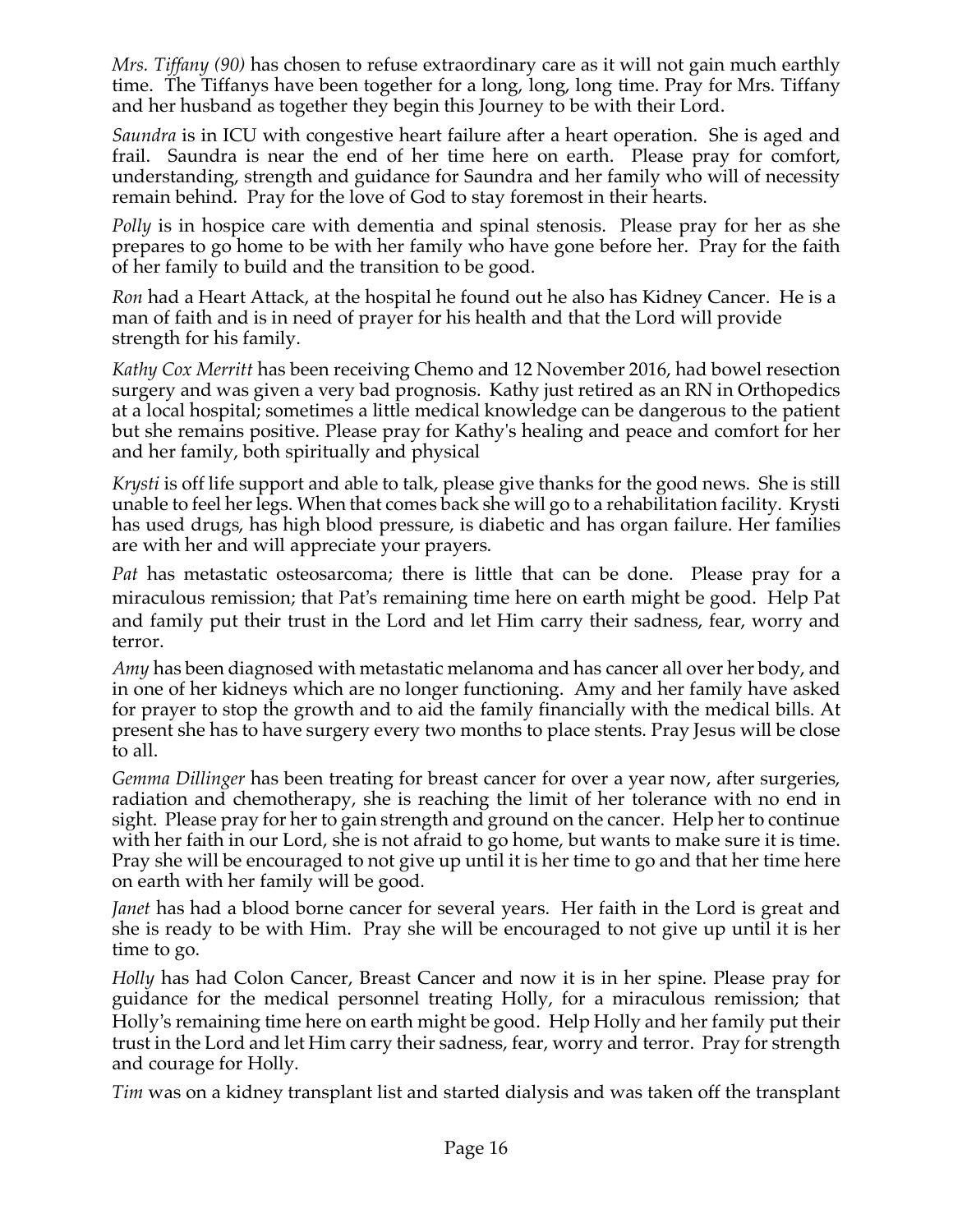list for a heart problem that required stents, while putting in stents a leaking valve was found. A port was put in and something happened and it has to be redone. In several days he will have a valve replaced, after heart surgery and recover he will go back on the transplant list. Please remember him in prayer in the days and weeks ahead. Pray he will put his worry on God's shoulders so he might be at peace and rest. Pray for those treating him that they might pay attention and do their best.

*Marilyn* has been diagnosed with non-operable pancreatic cancer. Please pray for a miraculous remission; that Marilyn's remaining time here on earth might be good. Help Marilyn and her family put their trust in the Lord and let Him carry their sadness, fear, worry and terror.

*June* found she has a recurrence of colon cancer, which is now Stage Four, that is it has spread. Please pray for a miraculous remission; that June's remaining time here hon earth might be good. Help June and her family put their trust in the Lord and let Him carry their sadness, fear, worry and terror.

*Leon McKay* suffered a stroke a few weeks back that has left him unable to speak and while undergoing evaluation the doctors also found he has a very aggressive cancer. Please pray for a miraculous remission; that Leon's remaining time here on earth might be good. Help Leon and his family put their trust in the Lord and let Him carry their worry.

*Rev. Thomas Brooks* is not improving and being kept alive by artificial machines. Please pray for a miraculous recovery and if that not be God's Will, a rapid passing to home. Help Thomas' family put their trust in the Lord and let Him carry their worry.

*Ronnie* has kidney cancer that has spread and the surgeons are very concerned. Please pray the medical team to formulate a successful treatment plan and for a miraculous remission; that Ronnie's remaining time here on earth might be good. Help Ronnie and family put their trust in the Lord and let Him carry their worry.

Levi was cancer free for 4 years and just discovered he has kidney cancer. Levi has a great deal of faith and said whether he is healed or God takes him home he will be fine. Please pray for the medical team to pay attention and to their best and for a good outcome. Pray also that Levi and family will be able to put their worry on God's shoulders. In particular, please pray for pain relief; Levi is 22 years old.

*Ray Daley* is a member of the Royal Canadian Legion and served his country during the Korean War era. Ray is taking chemotherapy treatments for cancer. Meanwhile his son Trevor is in the hospital in a coma and seems to have lost the will to live.

*Pat* has been under treatment for colon cancer for some time. He has had major complications the last few days and your prayers will be appreciated by family and friends.

*Dorothy* had pneumonia, on checking her lungs they found tumors which permeated the lung area. Further investigation found a primary site in the colon, with the lung being secondary. It would appear there is no viable treatment at this time. Please pray for a miraculous remission; that her remaining time here on earth might be good. Help Dorothy and her family put their trust in the Lord and let Him carry their worry.

*Becky* has fourth stage metastasized lung cancer and is not doing well with chemotherapy treatments. Please pray for Becky and her husband as they are together during this difficult time in their lives.

*Jane* has fourth stage cancer and is not doing well. Please pray for Jane and her family as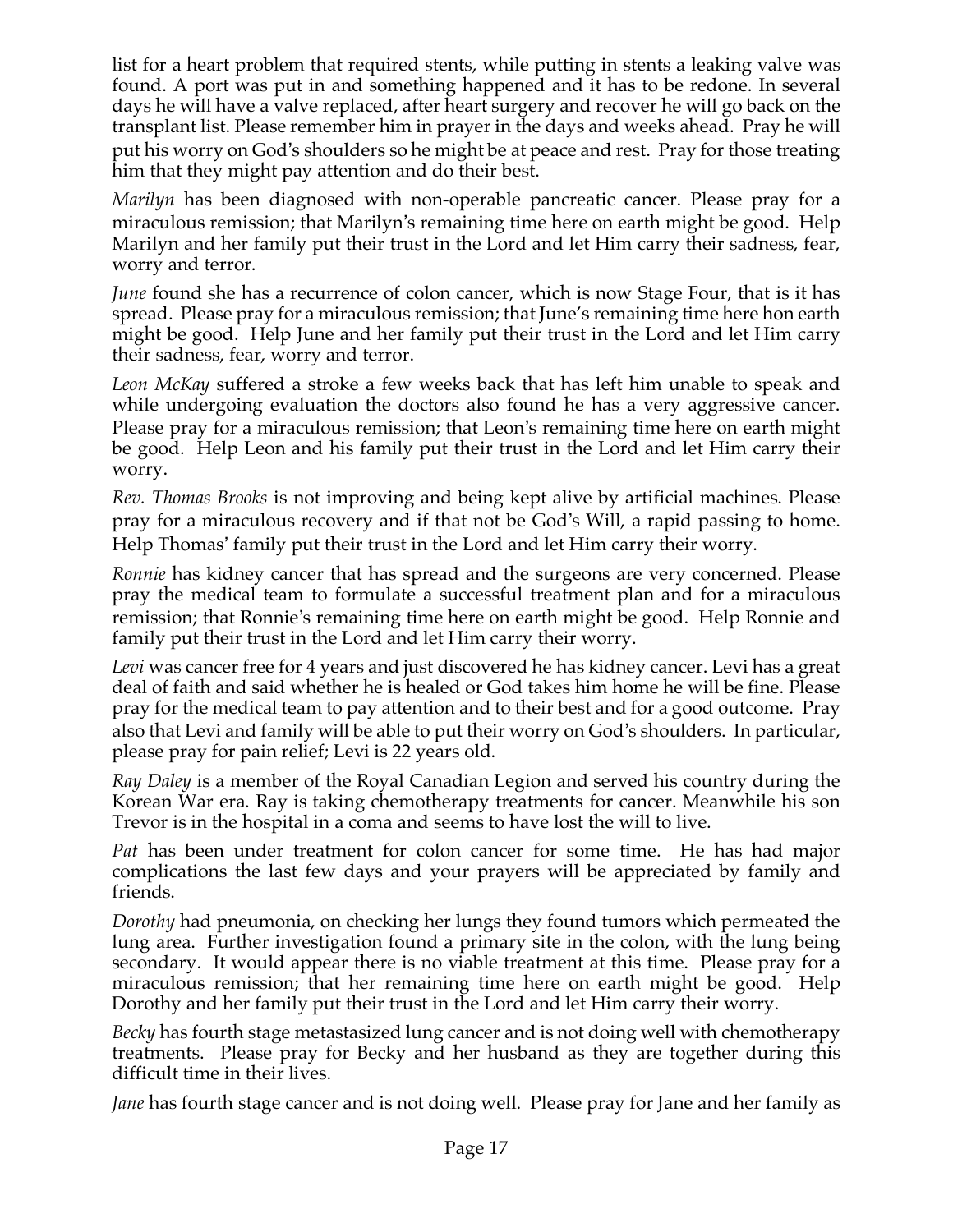they are together during this difficult time in their lives.

*Colleen* has been battling pancreatic cancer over the last year and it has now spread to one of her lungs. Please keep her and her family in your prayers.

*Christine* has cancer of the colon, which spread to her liver; she is receiving chemotherapy and is having difficulty eating. Please pray for the medical team treating her to pay attention and do their very best; pray also for confidence in our Lord for Christine and her family.

# *Homebound or Infirm*

*Sarah* had to move to an Assisted Living Home and has found the adjustment very difficult. Please pray she will come to terms with the situation and that her Lord Jesus will be close to her. She recently lost 30 pounds and her eyesight is deteriorating. Pray her appetite will improve and her eyesight will return to normal. Most of all, please pray our Lord Jesus Christ will be close to her at this difficult time.

*Larry H* has general weakness as the result of extreme fatigue. Larry is now up and about, walking without assistance. The depression is still a part of his life. Due to several chronic illnesses, he will never be able to live on his own. On the other hand, he has been transferred to a facility near his former home so he will be nearer his friends. Larry has difficulty with the lack of what he considers fairness in the Word. Please pray for help for Larry to put his trust in the Lord, relax and build strength and give Pastor Roy guidance on helping him.

*Laurel Bessessen* (95) has begun to lose her mental abilities to recall people, places and things around her. Her family is no longer able to care for her at home and she is in a skilled care facility. She is the last of that family's generation. Please pray for the mental degradation to stop or for her to leave for home. Pray for her family who do their best to care for her, visiting every day; for her children Cookie, John and Bill, as well as the other members of the family.

*Judith Clingwall* is afflicted with Multiple Sclerosis (MS). She is currently in Laurel Place, an extended care facility in Surrey, British Columbia. Please pray for remission of the disease so she might return home to her family. Pray also for strength for her husband Martin as he deals with all the problems and stress of Judith's situation.

*John* has Alzheimer's pray he will call on God to help him as he deals with this.

*Steve,* brother in law of Paul Martin, appears to have early onset dementia. Steve had teenage children and is very concerned for them. Please pray for the disease to stall or abate and for peace of mind for Steve and his family.

*James* is on oxygen all the time, this is bothersome to him and terrifying as well. Please pray for James to put his worry, his bother and his terror on the Lord. Pray for strength and guidance for James and his family. They suggest this verse, I am thine, save me, for I have sought thy precepts.

*Joan* has had serious medical problems that have kept her confined. Please pray her health will remain stable.

*Norma, Sara's* mother is in a state of deteriorating health, both physically and mentally, with both dementia and Alzheimer's She is slowly drifting away, though she still recognizes Sara and prayer gives her a sense of peace. Please pray for both Sara and her mother to put their cares and worries on God's shoulders so they can deal with the many problems involved.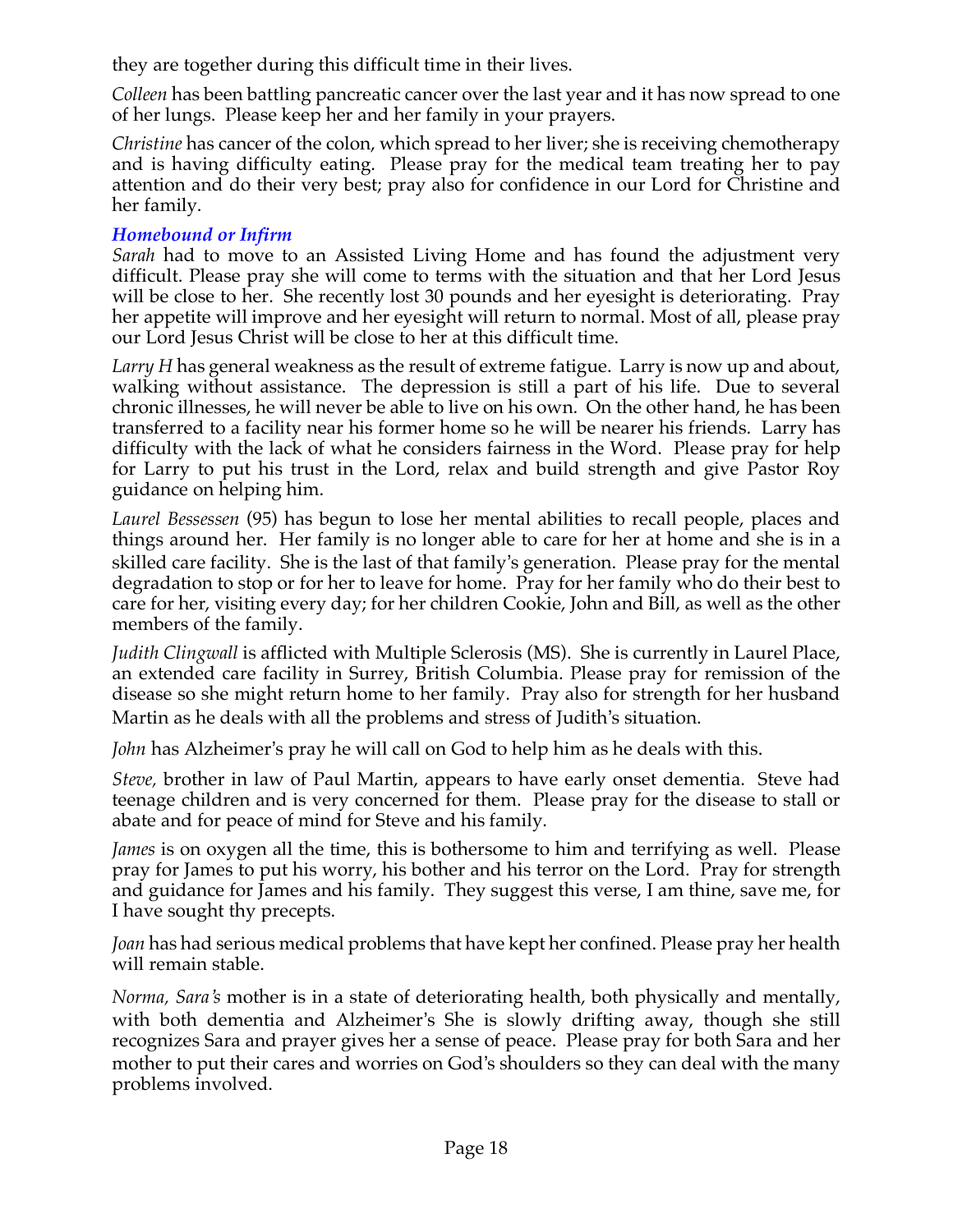### *Surgery*

*Maria Carla* is going to the hospital for corrective surgery. Pray our Lord Jesus Christ will be close to her as she has this operation. Pray for her father who will be taking her a long distance for the operation.

*Bob Apple* is having surgery for a squamous cell carcinoma. Pray the surgical team will be open to guidance, pay close attention and do their very be Pray for peace of mind and trust in God for Bob and his family.

*Marcia* has had a biopsy of a mass in her breast which indicated a tumor that must be removed. Pray the surgical team will be open to guidance, pay close attention and do their very be Pray for peace of mind and trust in God for Marcia and her family.

*Edware* is having his fourth back surgery (in the last four years) Please pray for the medical team to pay attention and to their best and for a good outcome. Pray also that Edware and his family will be able to put their worry on God's shoulders.

*Jeff* has been undergoing surgery, chemo and radiation since October for pancreatitis and Pancreatic cancer. Please pray for the medical team to pay attention and to their best and for a good outcome. Pray also that Jeff, his wife and family will be able to put their worry on God's shoulders.

*Albert* had a pacemaker installed recently. He will require surgery soon for a leaking heart valve and has just been told he has esophageal cancer. Pray he will turn to God and come to know Him on a more personal basis as the days go by.

*Mario* has early-diagnosed prostate cancer and had surgery. Pray for complete remission and that Mario and his family will be able to put their worry on God's shoulders.

*Eddie* has upcoming bladder surgery. Please pray for the surgical team to pay attention and to their best and for a good outcome. Pray also that Eddie and family will be able to put their worry on God's shoulders.

### *Testing and Treatment*

*Dru Arnold* has a ruptured tendon in her left ankle. She asks that she be guided to the right treatment and the medical team treating her will be open to God's guidance, pay attention and do their very best.

*April and her husband* ask you prayers for the Lord to guide them and lead them both to the correct medical care; and that the family may receive comfort in the process.

*Michael Moriarty* has been diagnosed with upper duodenal cancer which is the upper section of the small intestine. It is fairly rare and they have not decided how to treat him. Pray with Michael, his family and friends that the medical insurance people will fulfill their obligations and the physicians treating him will be guided in their assessment and treatment plan, for a full and speedy recovery to good health and for continued trust in the Lord for Michael, his family and friends in this worrisome time.

*Chloe Mayo*, granddaughter of Justice Roy and Kayla Moore, good friends of Bishop Jerry, suffered a serious kidney attack possibly resulting from strep. Pray her family and friends the physicians treating her will be guided in their assessment and treatment plan, for a full and speedy recovery to good health and for continued trust in the Lord for Chloe, her family and friends in this worrisome time.

*Josh* has two little children and just discovered he has a rare form of Cancer. Please keep him and his family in your prayers in the days ahead.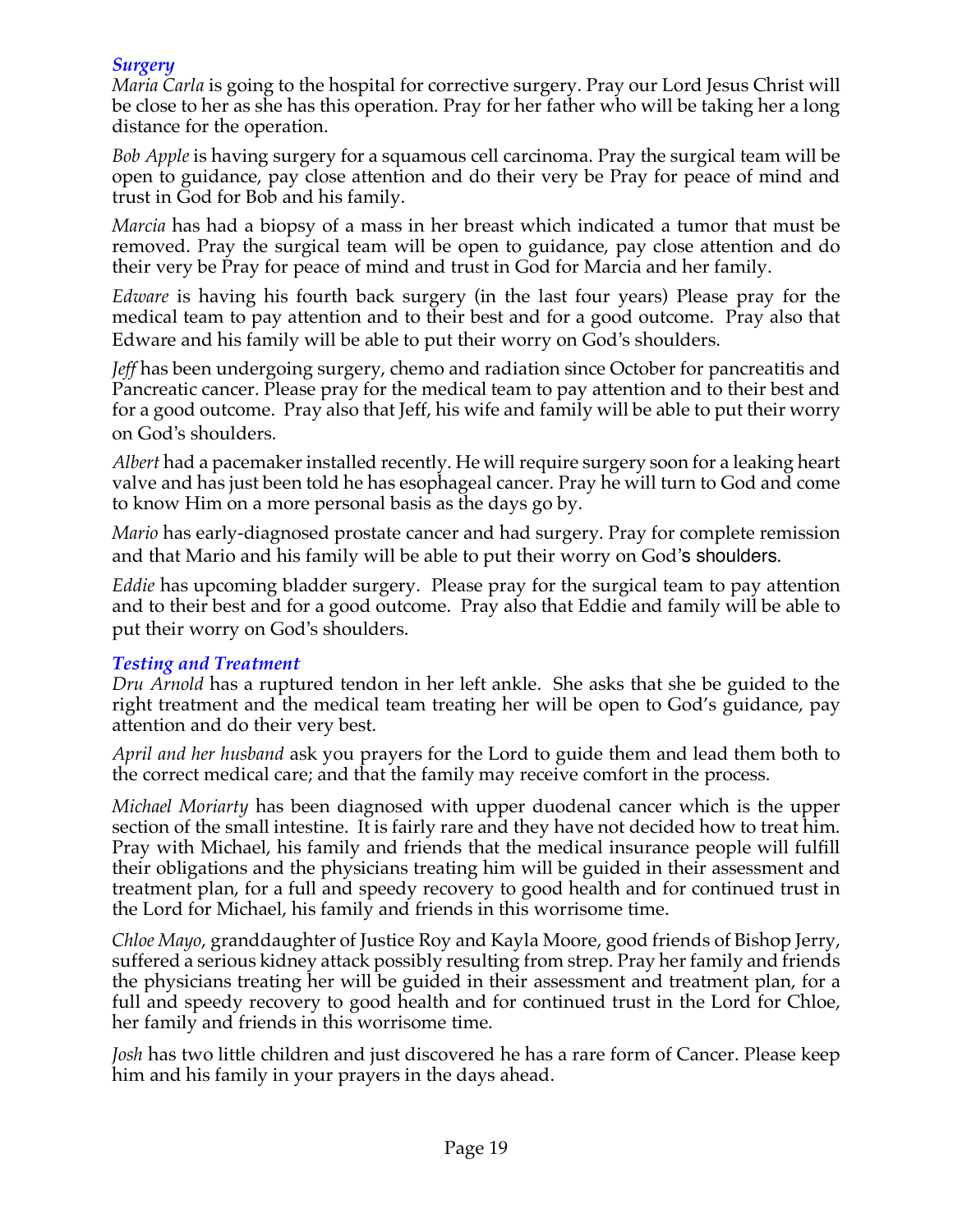*Ross* an elderly gentleman has been diagnosed with Leukemia. Ross has had good health until now, your prayers at this time will be appreciated by his family and friends.

*Carman* was just diagnosed with breast cancer. Pray for her family as they continue to help her get the proper care. Pray with Carman, her family and friends that the physicians treating her will be guided in their assessment and treatment plan, for a full and speedy recovery to good health and for continued trust in the Lord for Carman, her family and friends in this worrisome time.

*Kathie Lynn Holter* sister of Rev Phil Ternahan, was just diagnosed with Stage Four lung cancer (never smoked) which spread to the brain. She was operated on 26 June 2016. Please pray with Kathie, her family and friends that the physicians treating her will be guided in their assessment and treatment plan, for a full and speedy recovery to good health and for continued trust in the Lord for Kathie, her family and friends in this worrisome time.

*Tina* just found out she has cancer on her left kidney. Please pray for guidance for the people treating her and for trust in our Lord for Tina and her family.

*Martha* is now home after testing and she does not have cancer, but she does have bad kidneys and is adjusting and getting ideas to work with that. Please pray for guidance for the people treating her and for trust in our Lord for her.

*Spencer* has been diagnosed with Autism. Please pray for guidance for the people treating him and for trust in our Lord for him and his mother Lorna.

*Jane* has Multiple Myeloma and is set for back surgery on Monday 9 May2016. Please pray with Jane, her family and friends the physicians treating her will be guided in their assessment and treatment plan, for a full and speedy recovery to good health and for continued trust in the Lord for Jane, her family and friends in this worrisome time.

*Michael* has cancer of the blood and is starting chemotherapy. Please pray for the physicians treating him to be guided in their assessment and treatment plan, for a full and speedy recovery to good health and for trust in the Lord for Michael.

*Clay* has a large gallstone; he is in poor health and not currently a surgical candidate. Please pray for the physicians treating him to be guided in their assessment and treatment plan, for a full and speedy recovery to good health and for trust in the Lord for Clay.

*Jim Sevier* has been in the hospital for heart related troubles. Please pray with Jim and his family the physicians treating him will be guided in their assessment and treatment plan, for a full and speedy recovery to good health and for trust in the Lord for Jim and his family in this worrisome time.

*Claude* has been falling and he does not know why. Pray doctors will discover what the problem is and he can continue without any more difficulties.

*Gretchen* has been diagnosed with severe osteoporosis and is now being treated with exercise, nutrition and vitamins. Please pray with Gretchen and her family the physicians treating her will be guided in their assessment and treatment plan, for a full and speedy recovery to good health and for trust in the Lord for Gretchen and her family in this worrisome time.

*Pete* has not been well and is back in the hospital with another stroke. Please pray for the physicians treating him to be guided in their assessment and treatment plan, for a full and speedy recovery to good health and for trust in the Lord for Pete and his family in this worrisome time.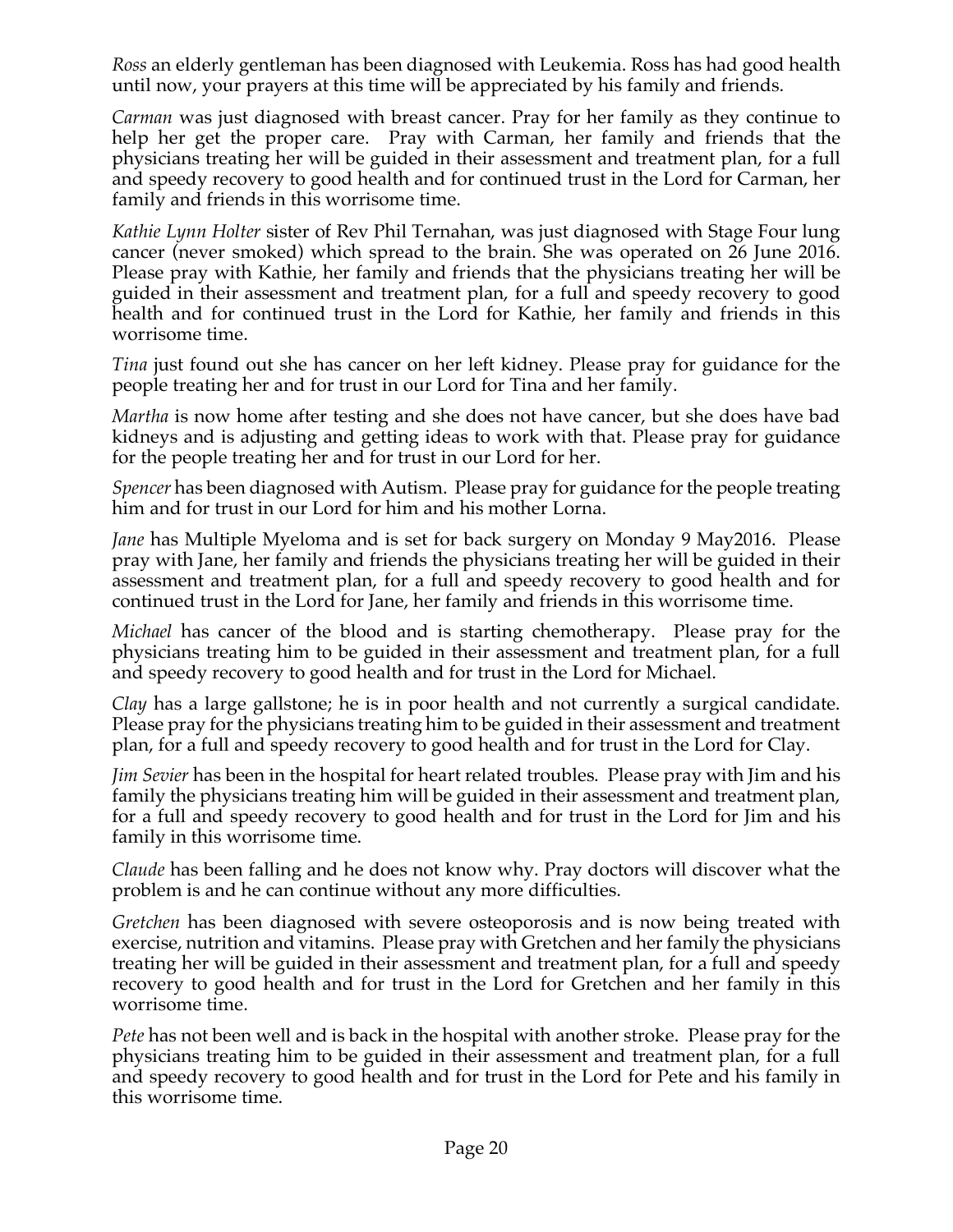*Kamil* has heart problems and they are trying to stabilize his medication, now he been admitted to the hospital because of breathing problems. Please pray for the physicians treating him to be guided in their assessment and treatment plan, for a full and speedy recovery to good health and for trust in the Lord for Kamil and his family in this worrisome time.

*Mary Lee* has bleeding into her stomach and they cannot find the sources. Mary Lee is in CCU and her husband *Maurice* is not eating until she returns home for is so upset. Please pray for the physicians treating her to be guided in their assessment and treatment plan, for a full and speedy recovery to good health and for trust in the Lord for her, Maurice, as well as the rest of the family in this worrisome time.

*Glenn Porter, MAJ USMC Retired,* has Interstitial Pulmonary Fibrosis, which causes him to be unable to get enough oxygen into his system without supplemental oxygen all the time. The only real treatment is a lung transplant, without a transplant he has between two to five years here on earth. Please pray for him to continue in his faith and for a set of lungs to become available.

*Pat* has an aneurism of the brain, pray she will make the right decision on how to treat this problem and it will be healed.

*Dan* is very sick with cancer and is starting an experimental treatment. This treatment will take Dan away from their family business and put even more stress on him and his family. Please pray for Dan's wife who is meeting with Steve who plans to keep the family business going while Dan is ill. Pray for Steve as he has many new responsibilities.

*Timothy* has brain cancer. He had surgery and is waiting for the pathology report to find out what kind of chemo he will need. Please pray for continued guidance for the medical team treating Timothy and patience and trust in God for Timothy and his family. Pray also for a full recovery for Timothy.

*Helen* was admitted from her doctor's office 15 July 2015, as the result of a blood test, to the University of Pennsylvania Hospital with an extremely high white blood count. She and her husband are very active in the ministry of their church and are asking for believers to pray for them and their family, as they are facing very serious problems in the days to come. Please pray for guidance for the medical team and patience and trust in God for Helen and her family. Pray also for a full recovery for her.

*Elma* has been suffering with headaches for a long time. Doctors have not been able to discover the reason for them. Pray for strength, courage and understanding for Elma and her family; as well as for God's guidance for the medical people caring for her that they might find the best treatment method to banish the headaches completely.

*Barbara Apple* is bedridden after a fall which left her with two paralyzed limbs. She continues to experience pain in the effected limbs and will be totally bed bound for the remainder of her life. Your continuing prayers for her are appreciated and are great comfort to her. Please pray for Barbara to put her trust in the Lord, look to Him for strength and for her to gain energy so she does not lose the mobility she has; pray for a miraculous full and rapid recovery. Also, please continue to pray for her husband Bob who is taking care of her that he be comforted and strengthened in this time of stress.

*Deborah* has had a stroke, she is doing much better and out of the hospital. She has a problem with anemia and is taking supplements for that. Pray our Lord will be close to her and her family. Pray for strength, courage and understanding for Deborah and her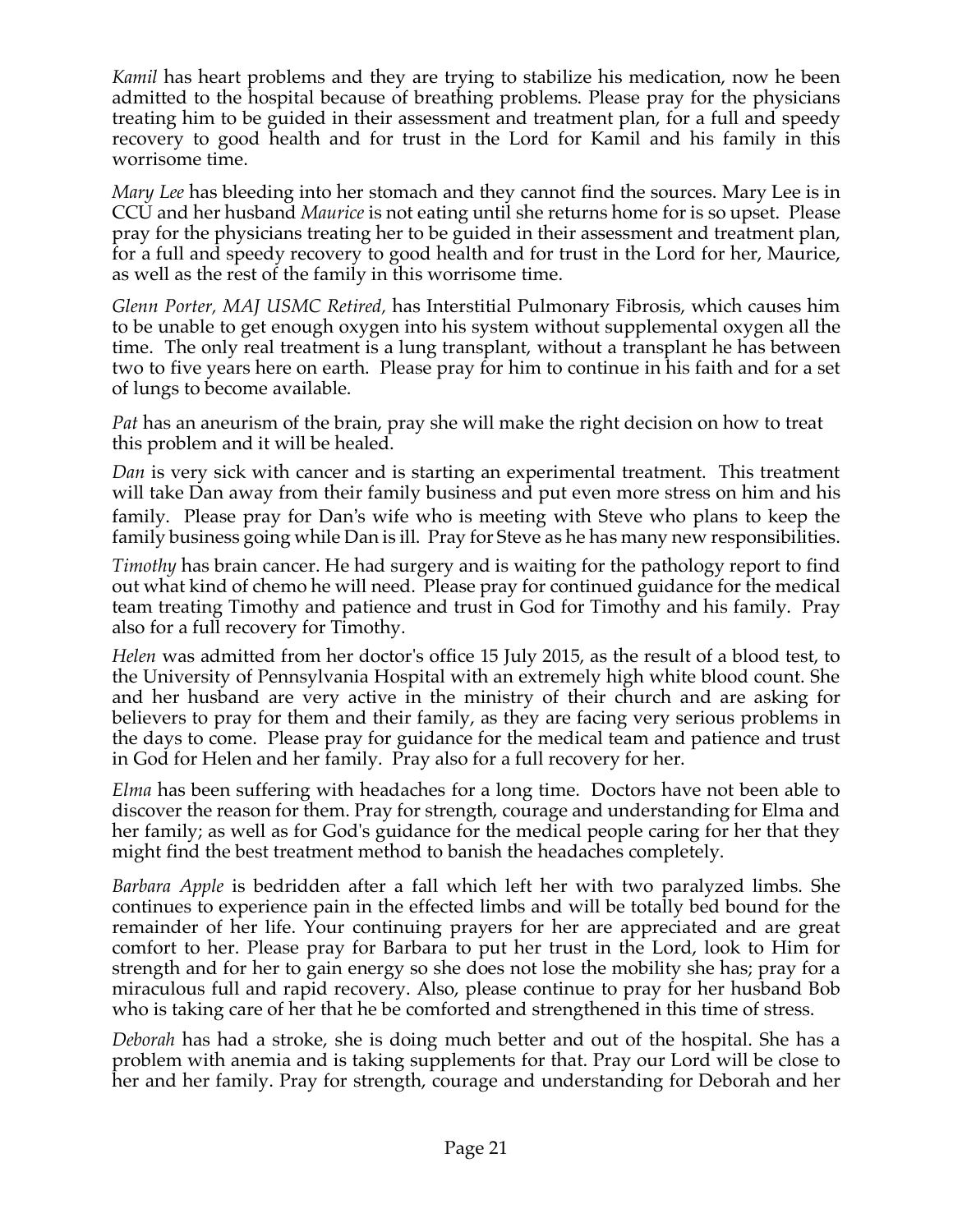family; as well as for God's guidance for the medical people caring for her that they might find the best treatment method to allow her to heal completely.

*Rev. Steve Boardman* has been diagnosed with stage 3 cancer. Pray that Jesus will be close and comfort his family and members of his congregation*.*

*Hang So Ryu* has cancer. Please pray for medical team contemplating and evaluating the treatment that they might be guided to the correct choice and do their very best. Pray also for peace of mind and trust in God for him and his family, as well as physical strength.

*Olivia,* age 7, has been diagnosed with Stage 3 Lymphoma. The prognosis is good at this time, please pray for medical team contemplating and evaluating the treatment that they might be guided to the correct choice and do their very best. Pray also for peace of mind and trust in God for Olivia and her family, as well as physical strength.

*Paul* has been hospitalized recently several times because of persistent high fevers. He is being tested and checked by physicians and seems to have a slight scoliosis, a node and Schuermann's disease. Please pray it will be discovered how to treat these problems and healing will begin so he will be inspired to continue his education.

*Carol Anne* needs God's comfort and healthy test results as she is anxiously undergoing tests related to previous hysterectomy and experiencing symptoms in the surrounding area.

*Rick* has heart problems. Please pray for guidance for the medical people treating him that they might pay attention, do their very best and make the right recommendations regarding treatment. Pray for help for Rick and his wife Wanda to keep their trust in the Lord and let Him carry their worry.

*Stacy* has Multiple Sclerosis and was hospitalized for what turned out to be food poisoning. Pray for trust in God for Stacy and Chris as they deal with Stacy's illness.

*Faye* is in the hospital because she is weak has been receiving blood transfusions. Pray for strength, courage and understanding for Faye and her family; as well as for God's guidance for the medical people treating her that they might find the best course of treatment and allow Faye to heal completely.

*Tom* has heart and kidney problems. Pray for strength, courage and understanding for Tom and his family; as well as for God's guidance for the medical people treating him that they might find the best course of treatment and allow Tom to heal completely.

*Harold* is having surgery on 30 September 2016 to repair a hole in his aorta bleeding into the abdomen which caused stroke like symptoms.

*Joe* has had a preliminary ALS diagnosis. Pray the final diagnosis will something that will allow him to continue taking care of his devoted young family. Pray for strength, courage and understanding for Joe and his family; as well as for God's guidance for the medical people treating him that they might find the best course of treatment.

*Preston* is reacting poorly to recent neck surgery and now has problems with his liver count; Physicians feel that dialysis will help. There may be a blockage in the bowel and an operation might be necessary. Please pray for the medical team to pay attention and to their best to determine how to help Preston and for a good outcome. Pray also that Preston and family will be able to put their worry on God's shoulders while Preston does his best to facilitate a return to good health.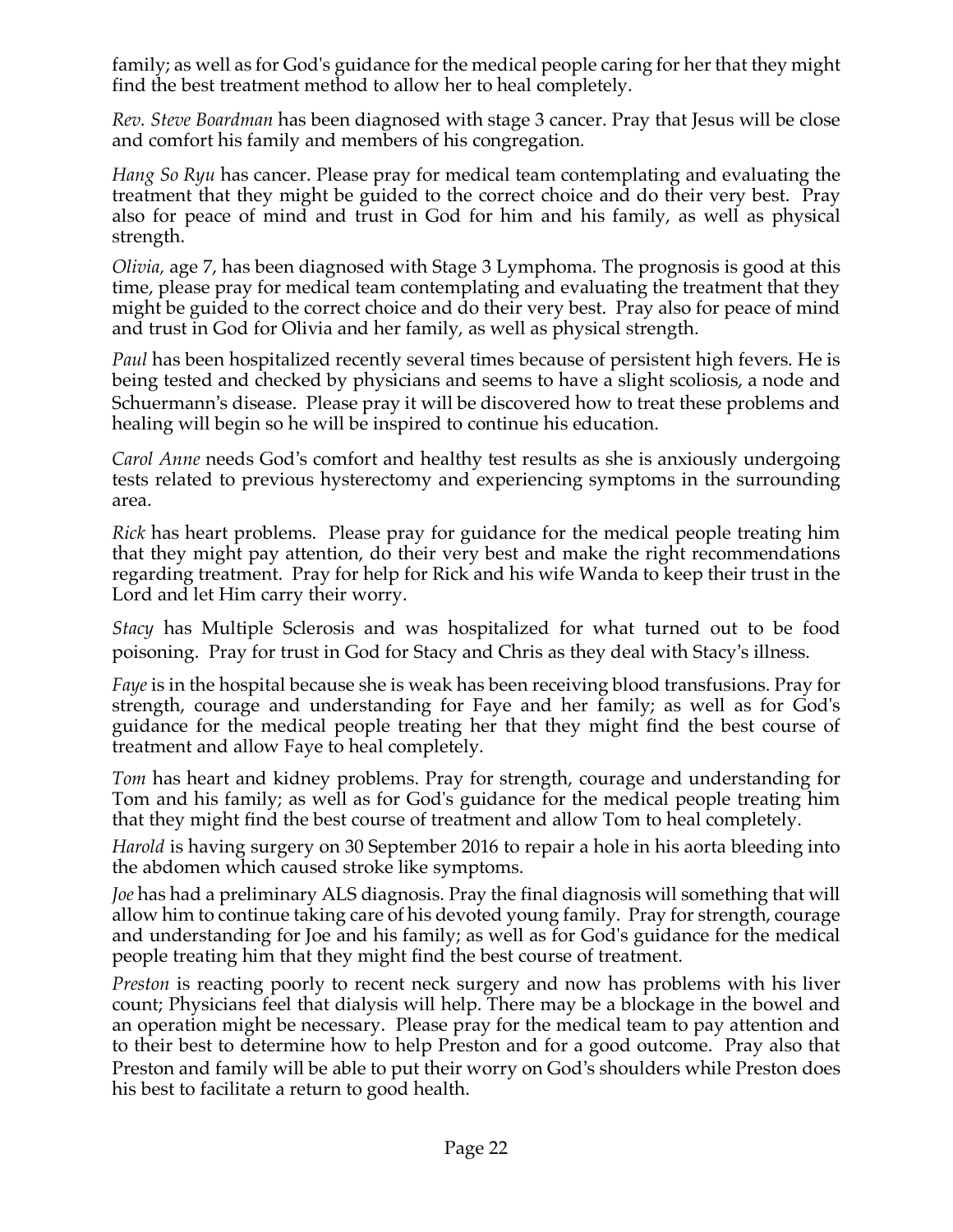*Erica* has a non-malignant Brain Tumor which cannot be surgically removed due to the size and location. They are going to attempt chemotherapy. Please pray for peace of mind and trust in the Lord for Erica, as well as for her family, and for God's guidance for the medical people treating her that they might find the best course of treatment.

*Brenda* is in the hospital because of bleeding on her brain. Please pray for peace of mind and trust in the Lord for Brenda, as well as for her family, and for God's guidance for the medical people treating her that they might find the best course of treatment.

*Mackenzie* is a young girl with leukemia. Please pray for peace of mind and trust in the Lord for Mackenzie, as well as for her family, and for God's guidance for the medical people treating her that they might find the best course of treatment.

*Mack* has had diabetes most of his adult life. Circulation in his legs is very bad and doctors are considering amputation. Please pray his medication will help and he will not face amputation. Please pray for peace of mind and trust in the Lord for Mack and for God's guidance for the medical people treating him that they might find the best course of treatment.

*Michael* has been diagnosed with lung cancer recently after making it through gastro intestinal cancer last year. Please pray for peace of mind and trust in the Lord for Michael and his wife Gayle; as well as for God's guidance for the medical people treating him that they might find the best course of treatment.

*Adriano* is in the hospital due to high sugar and high blood pressure. He is very weak and will appreciate your prayers.

*Heather* recently found out she has cancer. Please pray for peace of mind for her and for the medical team treating her will be guided to the right solution.

*Jim* has had an aneurism and blood clots. Pray that healing will come.

*Georgia* has liver and pancreatic cancer. The doctors are evaluating whether to do surgery and how to tackle the disease. Georgia is a faithful Christian and appreciates your prayers. Pray for God's guidance for the medical people treating her that they might find out the source of the problem and best course of treatment. Pray also for peace of mind and trust in God for Georgia and her family.

*Lana's* doctor found something on her lymph nodes and ovaries. Pray for God's guidance for the medical people treating her that they might find out the source of the problem and best course of treatment. Pray also for peace of mind and trust in God for Lana and her family.

# *Healing*

*Vladia* had a right knee replacement which went well, but since the operation she is experiencing very painful side effects from medicine, very low hemoglobin and also back problems. She has been transferred back to the hospital to help correct these problems. Please pray the doctors will seek God's Wisdom and come up with a plan to help her get back on her feet and have some normalcy in her life.

*Jim Thornell (Jet)* recovered from the five stomach ulcers, then was found to have bowel cancer, that was removed and he was doing pretty well all things considered. They just found another tumor and have changed his chemotherapy at the City of Hope. He remains on the same schedule as his wife Mary; he is still dealing with blocked coronary arteries and taking care of Mary. Jim is doing considerably better with the side effects of the chemotherapy. Please pray for remission of the cancer, for tolerance of the chemotherapy and give thanks for the strength, guidance and peace of mind our Lord gives Jet and his wife Mary, as well as daughter Janice and son Jimmy, through these difficult times.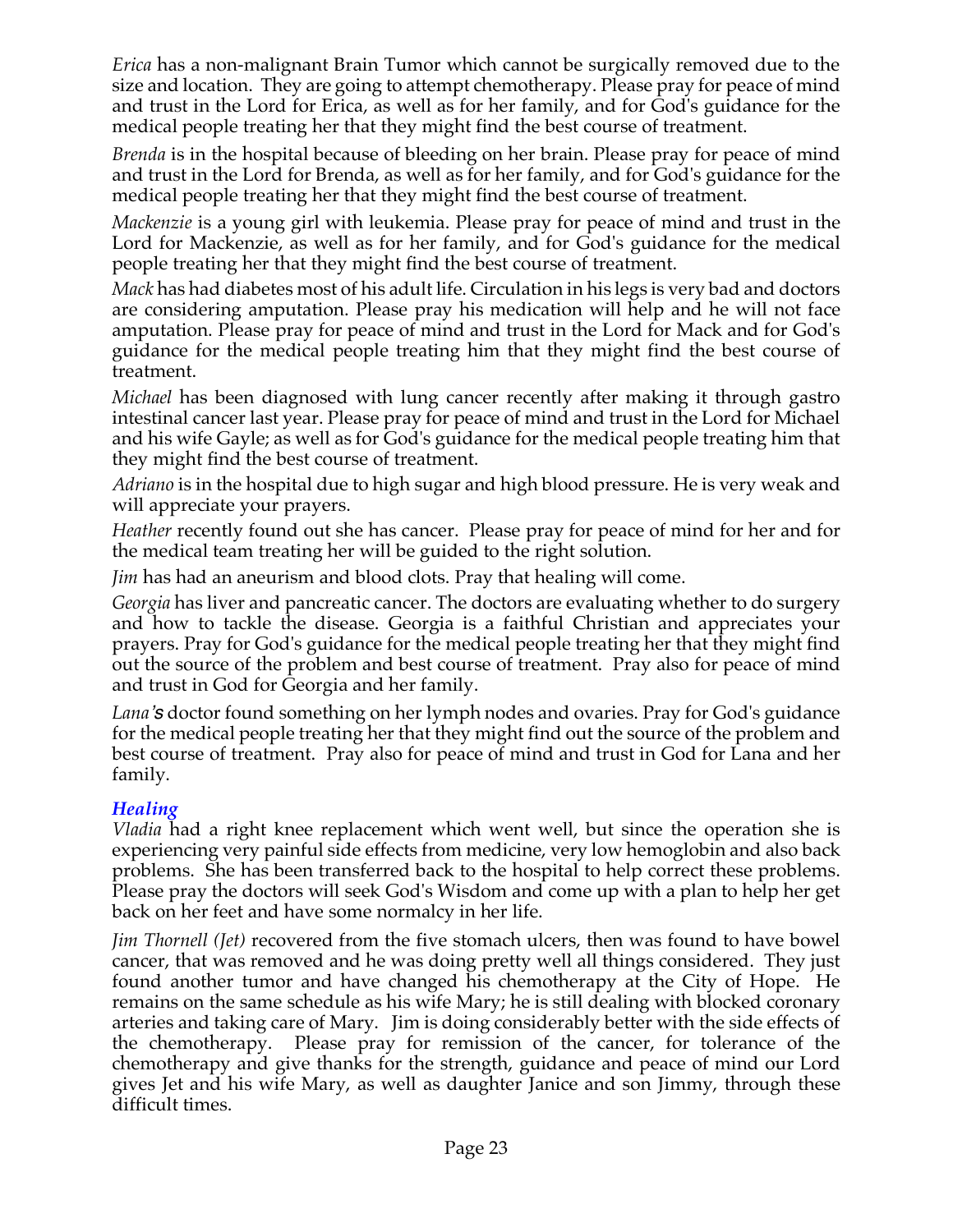*Madisun Hanks* (14) has Tourette's Syndrome and suffers from horrible migraine headaches. There are various very high risk treatments which provide some relief. None of them are close and none are easy. Madisun is truly one of the most inspiring young ladies we have ever come across, her attitude and actions are almost unbelievable. No one should have to go through what she does, but she makes it through and performs incredibly when others just get by. Please pray for Madisun, her mom Hilda who guides her through all this and those treating her.

*Linda* has a melanoma just forming and she needs to have it removed. She has had severe medical problems the last 15 years and needs help coping. Pray for all of her family at this time as new problems have come to light.

*Chris Hill* (close friend of Jon Weston) suffered a brain aneurysm and needs your prayers. He came out of a coma he had been in since the week before Christmas 2016. He is now in a stepdown facility. Every day is a new day to him; his memory seems to have been damaged to a point where it is not recovering so far. Pray for the doctors, nurses and technicians treating him to pay attention, to be open to God's guidance and do their very best. Pray for trust in our Lord and peace of mind for Chris and his family.

*Rev Bill* had a stroke. Pray he will stay comfortable and Jesus will be close by, please pray for a full and rapid recovery.

*Dennis* will begin chemotherapy for an active cancer spot on his spine on 17 September 2015. Please pray for a good result and tolerance of the treatment for him.

*Vickie* has been bothered with Migraines and all that go with the headaches. Please pray for relief from the pain for Vickie.

*Jon* has Stage 4 mantle cell lymphoma. There is good news in that he is in remission; however the chemotherapy is producing neuropathy in his legs so it is a challenge for him to get around. Please pray that he will be as comfortable as possible; he has been a Marathoner runner so this is especially difficult.

*Amy* has melanoma in her lungs, liver and kidneys; they have found a treatment for her that has a high success rate however the side effects are debilitating. Please pray she will be able to tolerate the side effects and the treatment is successful. Amy has full trust in the Lord, but would still appreciate your prayers.

*Liz* had a massive stroke at age thirty-seven. The prognosis is good but she has a long road ahead. Please pray for guidance for those treating her, for trust in our Lord for Liz and her family, for healing.

*Ebick* is suffering from a severe ulcer but the Doctors cannot give her the proper dosage of the medicine due to her six month pregnancy. Please pray doctors will find an alternative avenue for treatment or that God will provide.

*Stan* is going through chemotherapy and radiation treatments for cancer. He is elderly and the treatments are tiring him. Please pray for his wife *Marvelene* as they do this together.

*Donald* is in the hospital and had his leg amputated on 14 April 2014. Pray he will adjust and healing will begin.

*David* has many concussions and unable to go to school, read books, watch TV and has headaches and migraines. He has trouble sleeping and his family will appreciate your prayers for this 10 year old young man.

*Gladys* has breast cancer and has had a lumpectomy. She needs to take a year off of her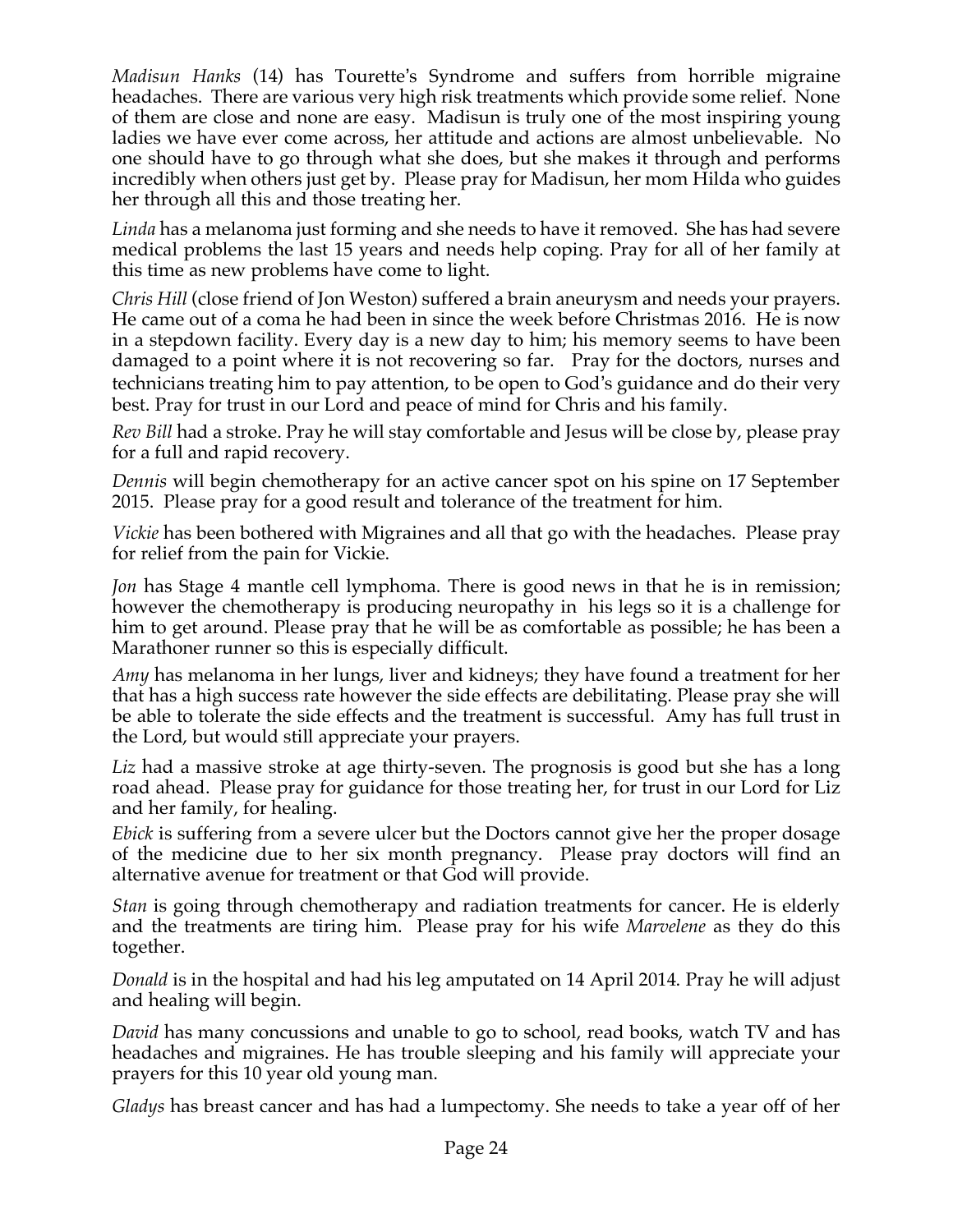work to have chemo treatments.

*Alwin Jack* has had a stroke and recently has had a relapse. Please pray for those who treat Alwin that they might choose the best possible treatment and pray for peace of mind for Alwin during the recovery phase.

*Carolyn* has Multiple Sclerosis with complications. Pray Carolyn and her children will be close to our Lord Jesus Christ as they and family members help to ease the problems.

*Bill* had malignant growth removed from a lip last month and seems to be experiencing a re-growth of the cancer. He asks your prayer for the medical team treating him and for peace of mind for himself.

*Hank* has osteoporosis, which has caused him a great deal of pain and inconvenience in the past few years. Pray for his healing and that his medical bills will be met.

*Evelyn is* an elderly woman who has had problems with her eyes and is now blind. It appears some sight will return shortly, pray for that to happen!

*Joanne* has begun kidney dialysis as a result of kidney failure due to extensive chemotherapy. Additionally she cares for an adopted drug addicted baby who is now nine years old. Please pray for her to keep her faith, to let the Lord carry her worry and concern and to give her strength. Pray also for those treating her that they might pay attention and do their best.

*Bud and his wife* for their continued welfare and enthusiasm. Bud has been advised of an aneurism in his heart of a size not mandating immediate surgery. This comes at a time when he has sole care of his wife who recently broke two vertebrae and thereafter sustained pneumonia.

*Dester* is suffering from unknown skin and diseases. Please guide the medical team treating him to find out what the problem is and cure it. Pray also for Dester to trust in the Lord.

*Lee* has Arterial Fibrillation, she is doing much better and she and her family thank you for your prayers. Her pain level is high and some medications have bad side effects. Please continue her in Prayer in the weeks ahead as she heals.

*Nell* recently adopted two children and has just been diagnosed with multiple myeloma.

*Mary Lou* has been suffering with seizures. She was in the hospital with a 24 hour monitor and is being sent home from the hospital with two medications and orders to return in 2 months for another MRI to review whatever is going on in her brain. Please pray for guidance for the medical people treating her, as well as peace of mind and trust in God for her and her family.

*Kathleen* has spent the last two weeks in the hospital. She has been diagnosed with colitis, shingles and possibly colon cancer. Pray she will be comfortable and begin to heal.

*Rachel* has Mitochondrial Myopathy. This is a hereditary disease of the muscles and they do not have a cure for it. Part of her pain is her family does not believe she is indeed ill, as she appears to be just fine. Please pray her family will learn the truth and be supportive of her; pray also the medical people treating her will find the right measures to minimize the disease. Most particularly pray for Rachel's trust in God.

*Nicolas* is in the hospital with serious symptoms of a heart disorder. Please pray for peace of mind for him and guidance for the medical team looking for the cause and cure.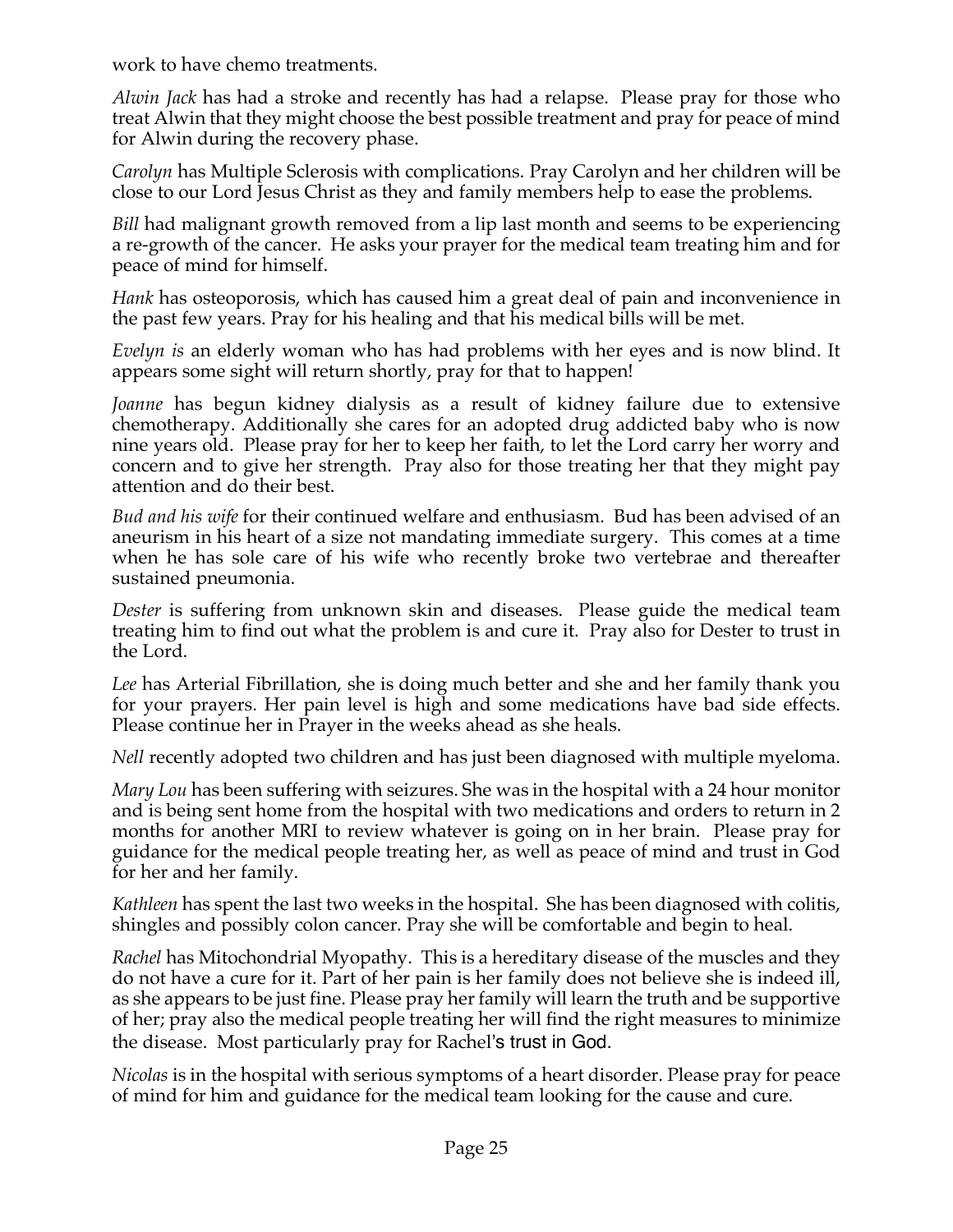*Juanita* is a young girl who was in a coma because of a blood disease. She has not come out and is gaining strength. They are awaiting results from blood samples. Her family thanks you for your prayers and asks that you continue.

*Lauralee Meade* underwent a lumpectomy on Friday after Thanksgiving. A further anomaly has been discovered and she had additional preventative radiation treatment. Please pray for a complete remission of the cancer. Pray also Lauralee will maintain her great attitude and trust in God.

*Kay Denton* (Mrs. Kay) was able to get a hip replacement in spite of her heart and kidney problems and is recovering remarkably! Please give thanks for this great event and result! Please pray for continued peace of mind for Mrs. Kay and her family. Give thanks for her trust in the Lord and her positive attitude.

### *Healing and Patience*

*Kym* (43) has various hip problems which seems to be related to osteoarthritis. And, her mother *Ruth* is in the early stages of dementia. Pray for guidance for those treating both of them, as well as patience and trust in the Lord for both of them.

*Christopher* has had problems with his leg for some time. Now he has to have it casted and it will stay that way for what to him seems an interminable time. Pray for patience and peace of mind for this young man who has much he wants to do.

*James* for the Lord's healing of health issues and give a remedy for many personal challenges at the moment.

### *Thanksgiving and Continued Healing*

*Chief Mike Wysocki* had heart valve surgery in June 2017. Pray a complete recovery and peace of mind and trust in God for Mike, his lovely wife Wendy and his family.

*John Young* had three way heart bypass surgery on Thursday, 23 March 2017, in Alabama, which was apparently successful. Please join the Young family in thanksgiving for the good result and pray for a complete recovery and return to flight status for John.

*Bill* had surgery November 2016 for a kidney tumor; he is one kidney short, but recovering very well for the present. It appears the cancer has spread to another spot. Please pray for Bill as he undergoes chemotherapy and perhaps other treatment. Pray Bill and his family will stay strong in their faith and draw the strength they need from our Lord.

*Anita* had surgery on 4 November 2016 to remove what they thought were five tumors in her right lung, but turned out to be eight. They removed all eight. In addition, her lung was folded from her previous coil embolization. They removed the coils, unfolding her lower right lobe and oversewed the area. In reality she may come away with increased lung capacity. Anita, her husband Michael and family express for the power of your continued prayers and expressions of love. Please join them in giving thanks for God's Grace and pray for her continued healing.

*Bob Reisor* had surgery on 19 September 2016 for a kidney tumor; he is one kidney short, but recovering very well for the present. The cancer has spread to his lung and another spot. Five years ago there was no treatment, but now it appears there is an oral medication that has shown great effectiveness on this particular cancer. As of 12 January 2017, the main spot shrank from 3.3 cm  $(11/3 \text{ inch})$  to 2.2 cm  $(7/8 \text{ inch})$  and the spots on his lungs have receded even more. And as of 22 June 2017, they have shrunk further. Please give thanks to the Lord for such wonderful progress. Please pray for Bob as he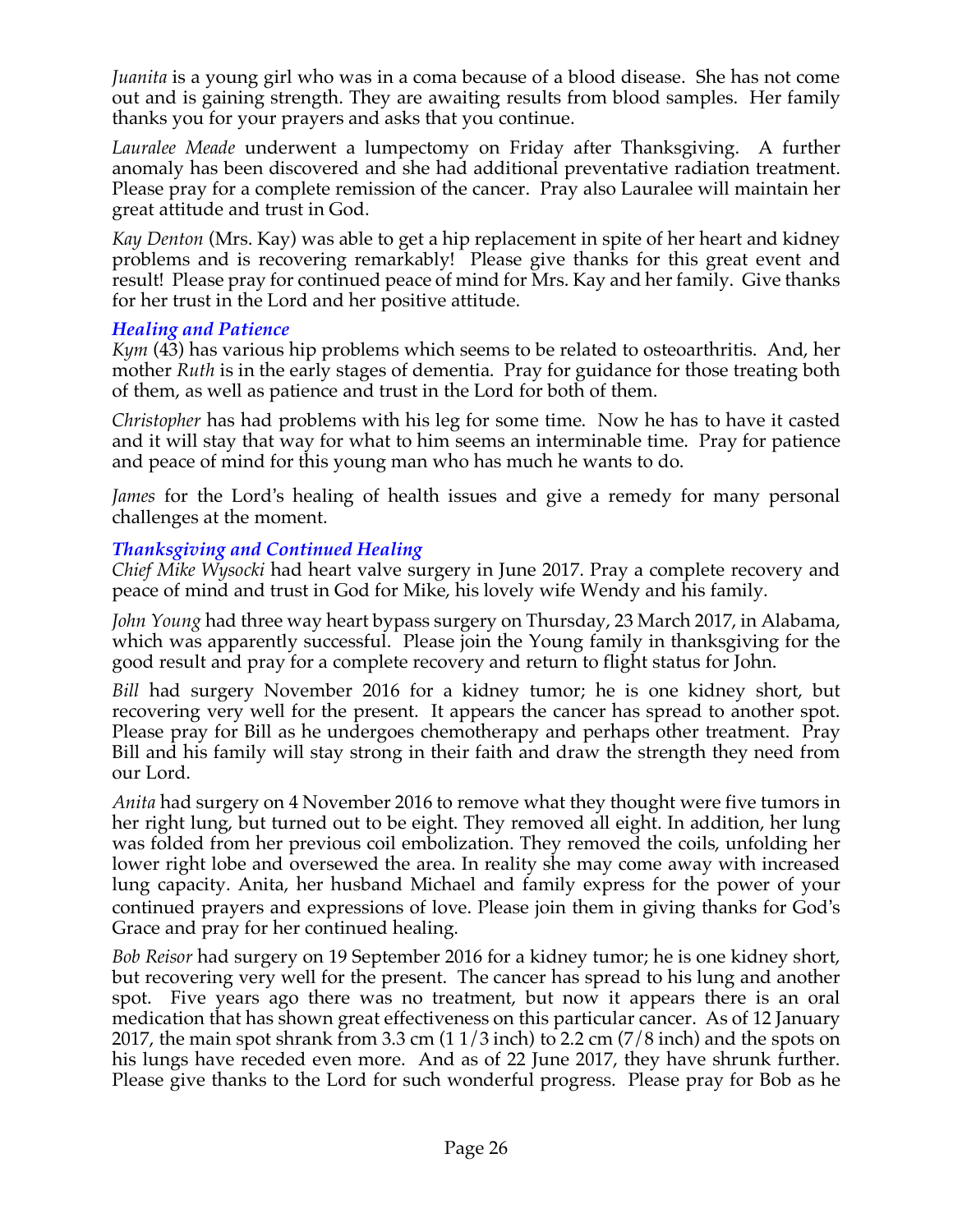undergoes chemotherapy and perhaps other treatment. Pray he and his family will be drawn closer to our Lord.

*Shamu* had surgery on 12 May 2017, her seventeenth, to reconstruct the damage done her by Walter Reed Medical Center. She now has a bacterial infection which is laying her low. Please pray for strength; physical, mental and spiritual for her. Pray for guidance for the new medical team treating her and for her to know how to proceed with regard to the damage done her by Walter Reed Medical Center. Pray also for her to continue her trust in our Lord as she goes through this difficult time.

*Atina* has skin cancer, which is now in remission. Please give thanks for the remission, pray for continued remission of the cancer; pray also for continued faith for Atina and her family.

*Clay* has melanoma which is now in remission. Please give thanks for the remission, pray for continued remission of the cancer; pray also for continued faith for Clay and his family.

*Cindy (81)* had an operation to remove a cancerous growth in her stomach which was successful. She is now home, but in a bit of pain. Please give thanks for the good result, pray for full and complete healing and remission of the cancer, as well as cessation of the pain; pray also for continued faith for Cindy and her husband Les (91).

*Brett Gregr* had surgery on Tuesday, 22 March 2016, to remove a bleeding brain lesion. The surgery, which had potential to end his life, was apparently completely successful. Please give thanks for the great outcome and great work by the surgeons and medical team and please pray for Brett's peace of mind, as well as that of his wife Karin and the rest of his family during his recovery.

*Linda* had successful dental surgery on 15 December 2015, she is also on a course of chemotherapy and this type of surgery was not recommended for people while they are taking chemotherapy. But, it was an emergency and had to be done. Please give thanks all went well and pray for continued healing and for peace of mind and trust in God for Linda and her family.

*Ruby* broke her hip on 10 December 2015, surgery was successful. Please give thanks for the successful surgery and pray for her full and rapid recovery.

*Terry* was undergoing radiation treatment for cancer, which he had to stop to amputate his leg below the knee due to diabetes. The surgery was successful, he has been fitted with a prosthetic leg and foot. He is in good spirits and positive about the remainder of his treatment. Please join Terry and his family in giving thanks for the successful surgery and continue to pray for his return to radiation treatment and then to chemotherapy, ask God to give Terry, his wife and seven year old son trust in him for peace of mind and heart, as well.

*Janet Jessup* had a stroke and heart problems were causing huge issues for her. They seem to have gotten her stabilized and she is home. Please pray for those treating her to find the appropriate treatment and for trust in God and peace of mind for Janet and her family, in particular her husband of 45 years, Rev Roger Jessup, retired minister of Saint Joseph of Arimathea Anglican Orthodox Church.

*Sam* had surgery on his entire large intestine that had become infected. At the time of the operation he was just hours away from a complete organ shutdown. He had had turmoil in his life over the years. Sam is now in the ICU and his Minister visited him and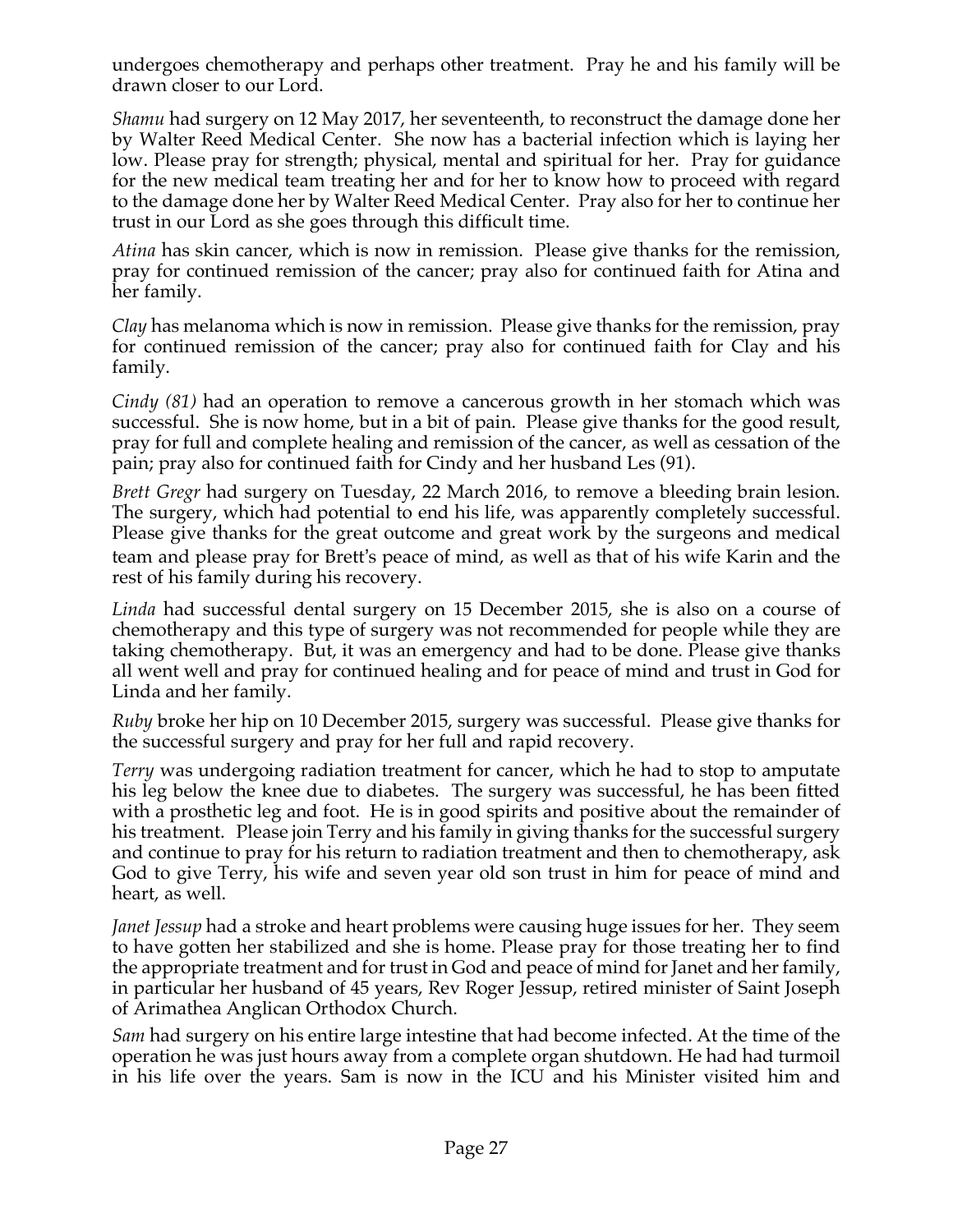explained to him God had given him another chance for him to make things right with his Lord. Pray for his good health and his spiritual life with Jesus.

*Ian* had surgery to remove excess skin rendered a nuisance by controlled lost of 200 pounds. Please give thanks for the successful result and for those treating him to have paid attention and done their very best on the lengthy surgery, taking the best possible care of him. Please pray for his continued recovery and strength for his Mother who will be in charge of his after care.

*Jenniffer* had surgery for breast cancer on 15 October 2014, which seemingly went well; please give thanks for that. She has had other complications which preclude her from making a full recovery in particular, the reconstructive surgery seems to have gravely affected her back muscles and nerves, resulting in both very limited mobility and extreme pain, the drugs are making her terribly sick; please pray those will be overcome. Pray for help for Jenniffer to keep her trust in the Lord and let Him carry her worry and concern as she recovers. Please pray also for strength and courage for her family as they try their best to help her.

*Mary Thornell* has been battling colon cancer for three years now, she is currently treating at the City of Hope. Things seem to be going well, the numbers seem headed in the right direction. Please pray for guidance for those treating her, as well as strength, guidance and peace of mind for Mary and her husband Jim, as well as daughter Janice and son Jimmy, as she undergoes treatment.

*Elma* is suffering from cancer. She was taken home from the hospital on the advice of her Doctor. We were asked to pray Elma's remaining time here on earth might be good and Elma and family might put their trust in the Lord and let Him carry their worry. Since then, Elma's Bishop told us a great Miracle of the Lord is working over Elma. Doctors sent her home to die, but now she seems to be doing all right. On behalf of her, thank you for all of your prayers. Please continue praying for her complete healing.

*Dennis* has heart problems; now the medical people treating him discovered a large mass on his liver which turned out to be a cyst! Please give thanks for this great development and pray for peace of mind and trust in the Lord for Dennis and for God's guidance for the medical people treating him that the contemplated surgery might go well.

*Dwight* had major oral surgery, for which he gives thanks. He is recovering slowly and asks your prayers to speed the process.

*Mike* is a veteran who has served his country when she called. Please pray he will open his heart to God so He can make Mike's crooked road straight and pull him towards the summit rather than to the pit.

#### *Business*

*James* and *Sarah* who have recently moved to a new area and have new positions in employment. They are finding much stress in the new surroundings and will appreciate your prayers as they adjust.

#### *Financial Guidance and Employment*

*Kona* is applying for a job in the hospital. Pray our Lord will find the right position for her and she will glorify Him in the work.

*Doug* recently became unemployed from his job of 18 years. He has been applying for jobs, but unable to get one at this time. His wife is working; this is not enough for the family. Please pray he will find employment with a firm that will be able to use his considerable skill and hard work to benefit both the firm and the family.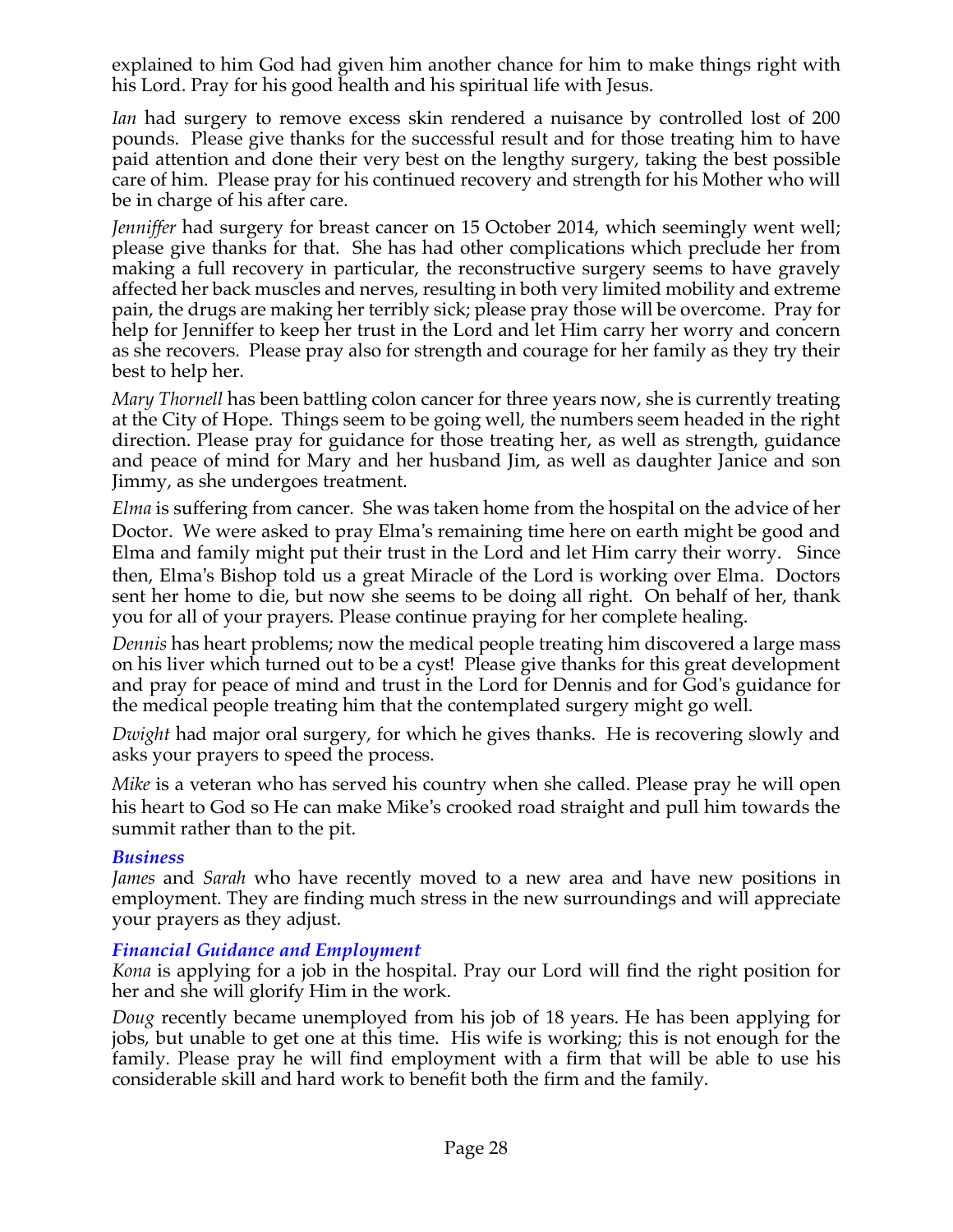*Catherine and Lewis* are at a low ebb due to a struggle for employment. Your fervent prayers will be appreciated.

Lori is considering a potential change in her employment. Please pray for God's gidan ce in considering all aspects of her potential work.

# *Financial Guidance and Healing*

*Clark* is in need of salvation; for God's Will to be done in his life. Pray his family will be blessed with the financial miracles that come from doing His Will.

### *God's Strength and Peace of Soul*

*Roger* is the caretaker for his ailing father who has been in the hospital for a week and his wife who had been declining emotionally, cognitively and in bodily health. He asks you pray for strength and peace for him and help for those he cares for.

*Charlie McCormack* asks your prayer the Holy Ghost might fill his heart with light and drive the darkness far away.

### *Guidance*

*Zachary* is having huge problems growing up. He has let the wrong people guide his life and thinks he is the smartest person in the world. He cannot or will not see the destructive power of drugs and lies in his life. Pray his parents Lee and Shamu will come to see what course of action that they can take to help Zachary and safeguard his brother and sister. Please pray for God's guidance for all of them and in particular for Zachary to open his heart to God and his parents help.

*Judy* seemingly does not want to allow the Holy Ghost into her heart so she might come to know our Lord and Savior, despite the efforts of her family. Please pray for her to open her heat and for her family to be at peace with their efforts.

*Barbara* has been recovering from cancer for the last three years. Pray for her husband Bill who has come down with a mental illness that may have been caused by much stress the last few years. Barbara and Bill will appreciate your prayers.

*Larry* is very weak and has periods of confusion and depression. Larry has been in the hospital and recently moved to a rehab. Please keep him in prayer as he begins to gain strength in the days ahead.

*Thomas* recently learned as the result of a parole violation he will not be allowed to return to society for the remainder of his life. He is despairing and fearful of his inability to cope with this new news and God's plan for his life. Please pray he will be able to work with God to live with the choices he has made and go forward.

*Cam* has gotten into some of the issues being with the wrong crowds, too much dinking and making the wrong decisions. Pray he will ask God to send the Holy Ghost in to straighten things out and he will listen when He speaks to him.

*Paul* recently had his large toe amputated due to diabetes and is having a difficult recovery filled with fear about dying. He recently accepted Jesus as his savior and his family Rosie and Brenda are very grateful. Pray for strength for both Rosie and Brenda who are staying by his side through it all encouraging him on.

*Steve* is addicted to alcohol, pain pills and gambling. Pray for wisdom, courage and strength to stick with treatment and follow God's plan for his life.

*Eli* has some mental issues and has lost his way. He has yet to come to grips with the demons chasing him. Pray he will return to the Lord and his family. Pray they will ask God to send the Holy Ghost in to straighten things out and they will listen when He speaks to them. The family has been open to the Prince of Darkness and needs help.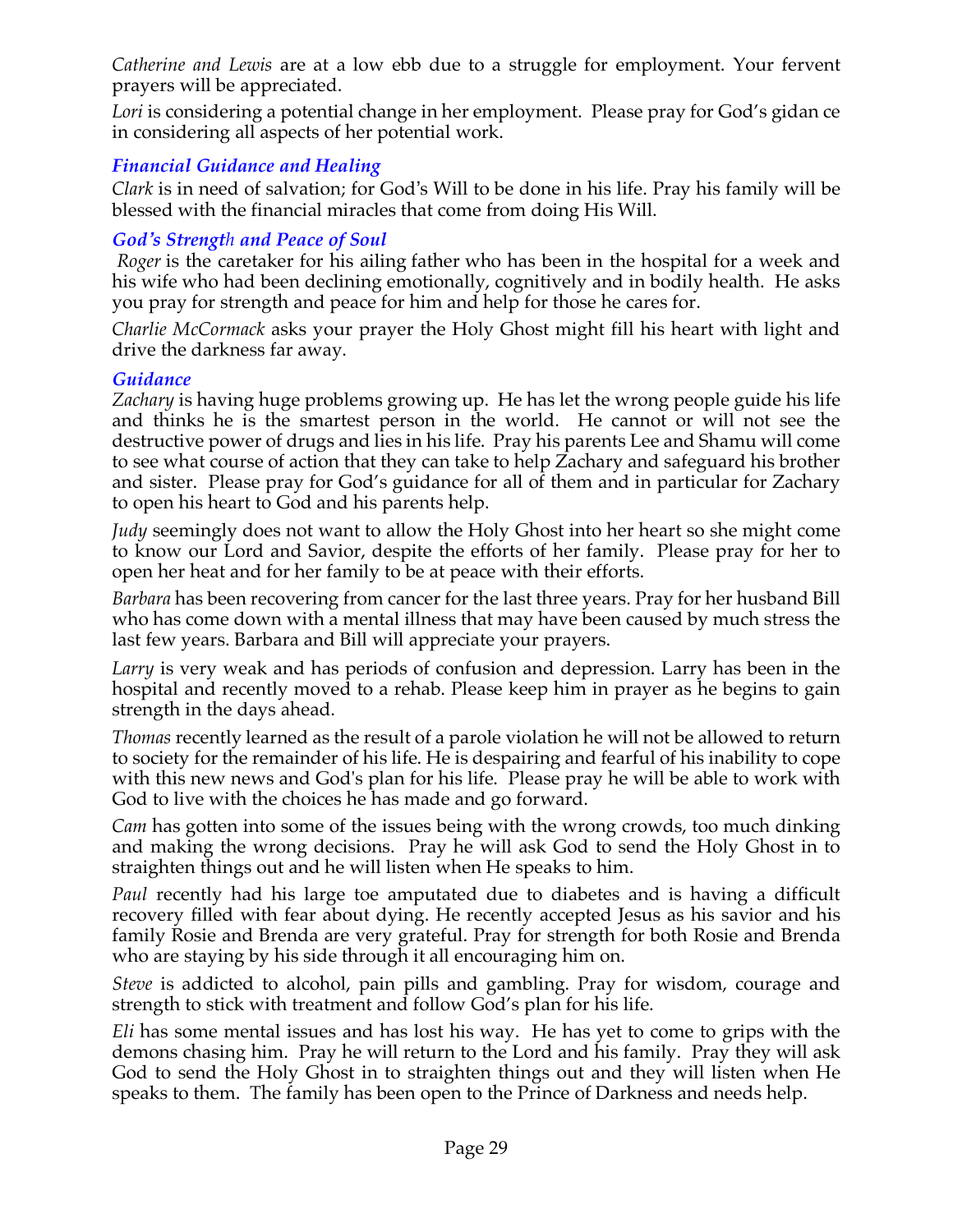*Michael and his Family* ask your prayers for wisdom as they are under trial and affliction to follow the law of the land and yet honor God in so doing.

*Flora* is in remission with cancer, but has high blood pressure and fatigue. Flora's Mother recently died and this has caused added stress. Please pray she will be able to let God carry her worry and sorrow so she can do the things she must do.

*Elizabeth* needs your prayers for her general well being. Pray she might see the Light of the Lord and let Him guide her life.

*Gunner* need your prayers for his general well being. Pray he might see the Light of the Lord and let Him guide his life.

*Mitten* has a Christian talking to him about Christ. Mitten does not believe and does not seem to care. Please pray Mitten will see the light.

*Kristen, Rickey and their two children* ask you to pray for grace, wisdom and understanding as they attempt to cope with infidelity, separation and possibly divorce as a result of backsliding from the Lord into the World.

*Helene and her family* ask your prayers for them as they deal with the loss of Alan, husband and father.

*Stephanie* seems to be very deeply into post partum depression after her baby was born prematurely. Please pray for her Mother in Law who is going a great distance to help Stephanie and her new Grandson. Pray that Stephanie will be able to direct her attention outward, rather than inward.

*Caitlin* is in the grip of the Prince of Darkness; she thinks there is escape from reality in drugs. The saddest part is that reality is not as she sees it. Her family is despairing as they can do nothing to help her and ask that you pray for the Holy Ghost to enter into heart and show her the need for change before it is too late.

*Nathaniel* is in spiritual turmoil. His family and friends will appreciate it if you will keep him in your prayers for him to find the root of his trouble and accept God's help.

*Sam* and her *two children* have been living in a shelter and are to lose their place there. Please pray a place will be found they can stay in and recover.

*Norrie* is facing daily exams in the weeks ahead. Pray for calmness and concentration and to do the best possible.

*Jonathan* is addicted to drugs. He is now in jail awaiting trial. His parents and friends will appreciate it if you will keep him in your prayers for him to find the root of his trouble and accept God's help to heal addiction.

*Beth* is suffering from ungodly treatment in her marriage. Please pray God will guide her in her behavior, actions and thoughts that she might be able to lead her husband to God so her marriage might prosper to the benefit of them.

*Jeanette* has had many members of her family die from diabetes and several are near death now. Jeanette does not know the Lord and is despondent and perplexed about her family and herself. Please pray she can open her heart to allow the Holy Ghost in to bring her knowledge and understanding.

*Sara* asks that you pray for guidance for her as she deals with the stresses of her family and life. Pray that she can separate those things which she can affect from those things which she cannot and give her grace to accept that she cannot do everything and can only change those things within her control. She asks for God's help for her business so that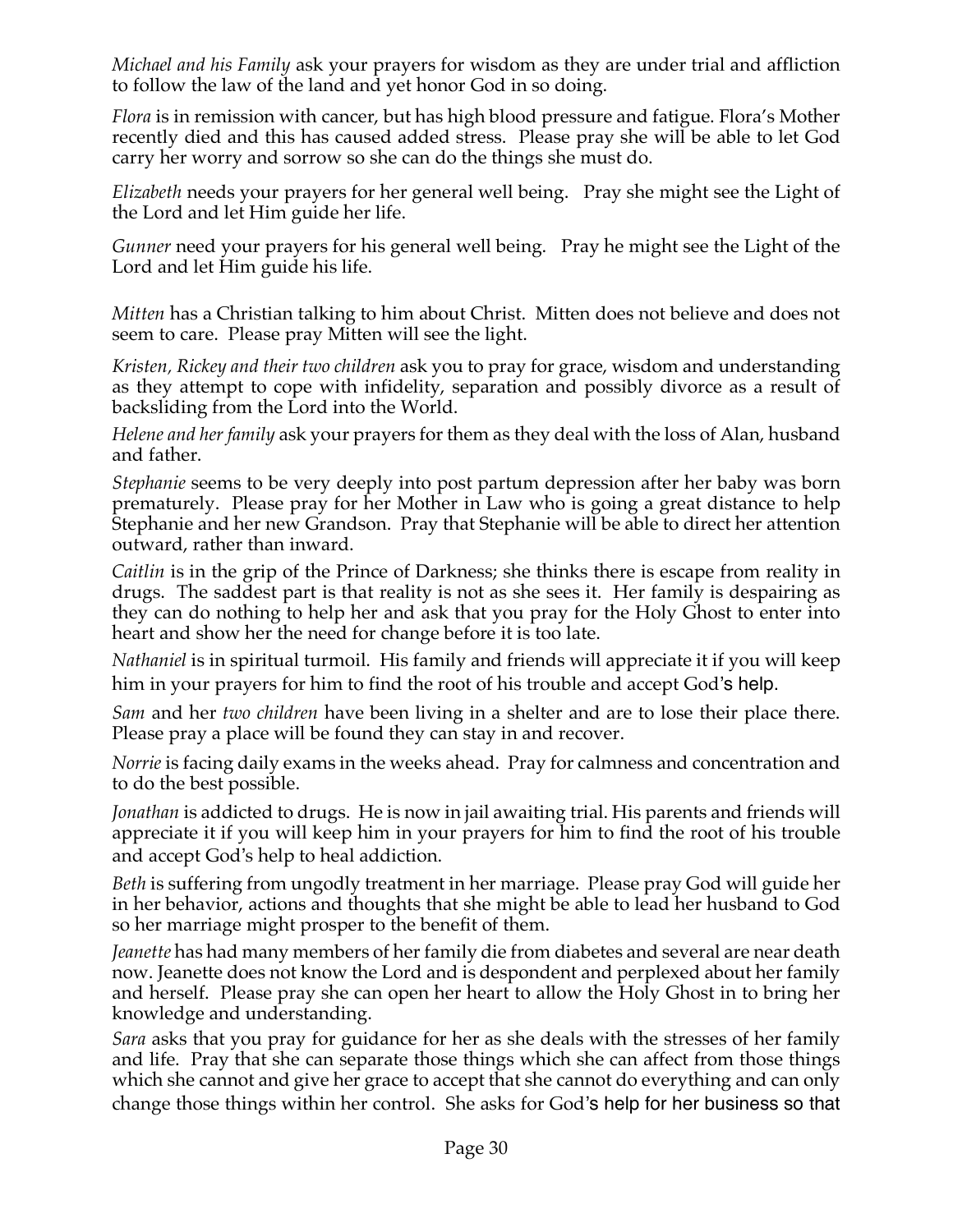she might remain gainfully employed while keeping up with the needs of her mother and husband and healing her own problems.

*Jacquie* to open her heart to God and accept His Love and Grace.

### *School Challenges*

Destiny, Blake and Janet

### *Anglican Orthodox Church*

### *Madagascar*

Please pray for the people in Madagascar, in particular for the members of the Anglican Orthodox Church there, who are being subjected to terrible flooding and unceasing rain.

### *Indonesia*

Please pray for the Lord's will regarding the establishment of an AOC church in Indonesia.

### *Pakistan*

*General and Ongoing -* The forces of evil are strong in Pakistan. The force of God stronger. Pray for our Christian family there.

*Ernest Jacob* Presiding Bishop Pakistan

### *Congo*

Jimmy is a missionary in the Congo. There has been violent unrest in this country and also a water shortage. Please pray people will find water to drink and Jimmy will be a means of helping others to find the Lord.

#### *Serbia*

Bishop Igor Djurcik asks us to pray for peace between Serbia and the country of Kosovo which broke away from them in 2008. Kosovo is a muslim country and seems to be willing to provoke conflict; Serbia is a primarily Christian country which seems to be ready to return the conflict. Pray Serbia will look for the long term best interests of its people.

#### *Philippines*

Please pray a *Minister* will be found who would like to serve in Tabuk, in the Philippine Islands. The Anglican Orthodox Church has an established Church there and in the surrounding areas and need a Shepherd to lead the flock*.*

#### *Diocese of the Epiphany*

*Saint Paul's Moberly, Missouri* would like your prayers that the Holy Ghost might enter more fully into their hearts so that they might be more effective in spreading the Word of God.

#### *Diocese of Virginia*

*Saint Joseph of Arimathea Anglican Orthodox Church* is under a lot of stress. We all are, but they need even more prayer. Rev Roger Jessup, their wonderful minister, had to retire as he was so pressed by the duties of a primary care giver, in addition to all the worries of this world. Pray for trust in God for each member of the parish and for them to find economic relief.

### *Armed Forces & Contractors*

Dustin (USAF - Stateside), Kristyna and Luis Aviles (Army - Fort Lewis, Washington), Airman Donny Patton (USAF - Hulbert Field, Florida), Jordan Brown (USMC – Recruiter - Iowa City, Iowa), Trevor Jennings (USAF - KC-10 Boom Operator – Korea), Trevor Di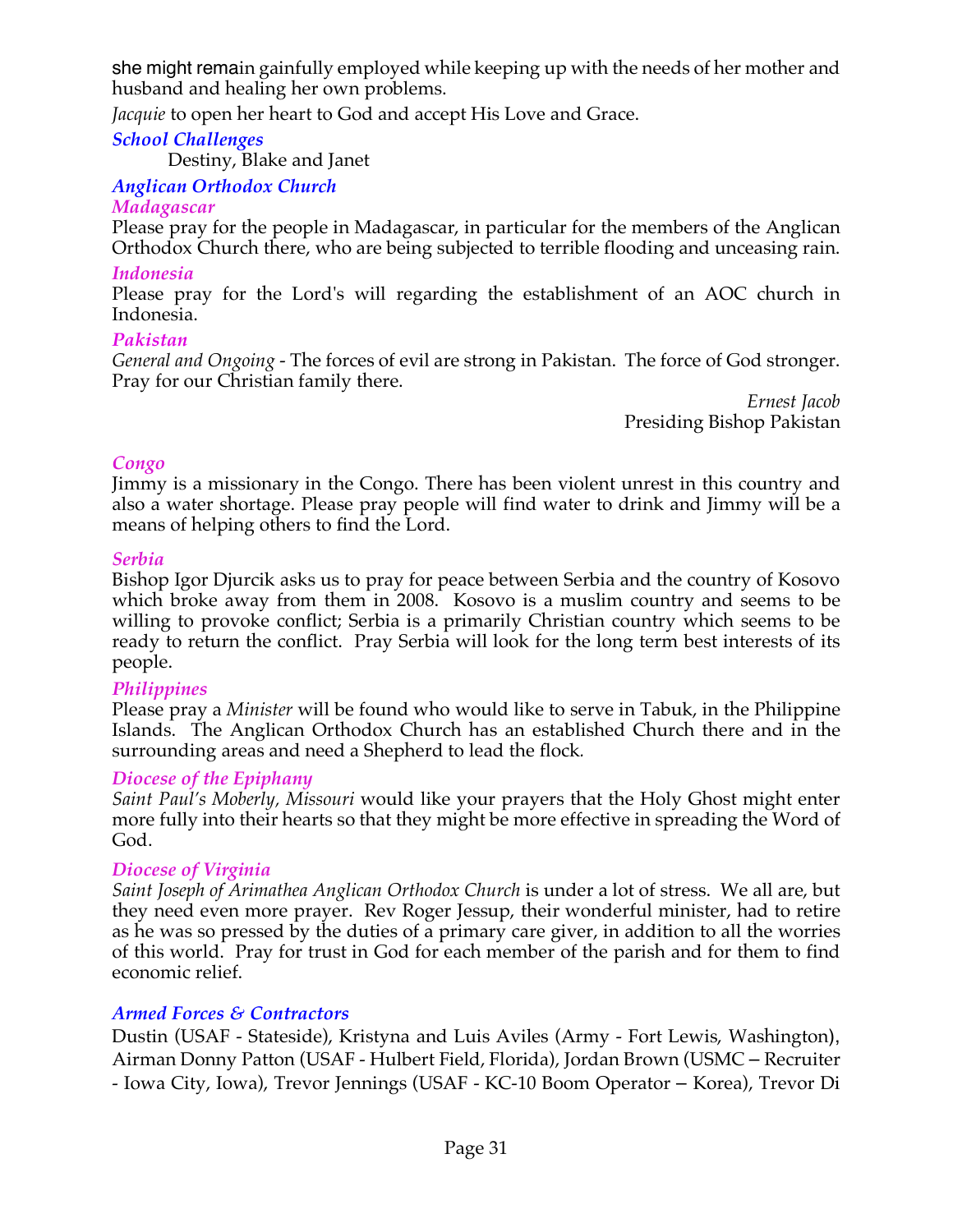Marco (USN - Whidbey Island, EF-18 Pilot), Kurt Thomas (USN – Virginia), Ethan (US Army Airborne – Southwest Asia)

# *For Our Country*

Our country has lost its way. Over half the people that vote, voted for a government that promises them things it cannot deliver in return for their souls which it can, will and does take. Our foreign policy backs the rise of Islam, we turn our backs on those who would follow God and arm those who murder them. Pray God will raise up a leader from among the people who can turn the country's course 180° and attempt to come back to God. Pray the people will recognize that they are headed down a smooth wide road into the pit, a road that will get smoother and smoother, steeper and steeper until the only possible way is down. Down, into the depths of the pit. Pray people will recognize there is:

- One True and Triune God who is goodness in and of Himself;
- All religions are not equal;
- All ways of life are not equal;
- $\bullet$  The Bible holds the Key to Life;
- All rights come from God, not the State;
- $\bullet$  Good;
- $\bullet$  Bad:
- $\bullet$  Evil;
- $\bullet$  Right;
- $\bullet$  Wrong;
- Allah is the Devil;
- l Abortion is no more than sacrifice of children to Baal.

Pray this recognition will not come too late. Pray we will, each of us, do our duty to God, Country and Family, putting His Honor above all.

# *Persecuted*

Around the world, Christians are under attack, not only in the Muslim world, but from Hindus and others in India. Also, they are under continual attack in the name of Separation of Church and State in the western world, as it becomes actively atheist or pro-devil buddy. Please pray for God's guidance and protection for all persecuted Christians and those around them.

# *Education*

*Aaron* is in need of God's guidance to see what he needs to do to fulfill his potential and live his life in a manner which will bring true happiness to him.

*Thomas Dabney* is attending Delta State University in Cleveland, Mississippi, to finish his Bachelor's Degree. Please pray for Thomas to focus on education and do his very best at school.

Jim and Mary Lou's grandson *Pearce*, who is entering college this 22 August 2107.

A good, happy and productive year for our Jim and Mary Lou's grandson *Colin* who is entering his Junior Year in High School.

Jim and Mary Lou's granddaughter *Lucy*, who will be entering second grade for gifted children. Pray it will be the challenge she needs and she will also mature socially.